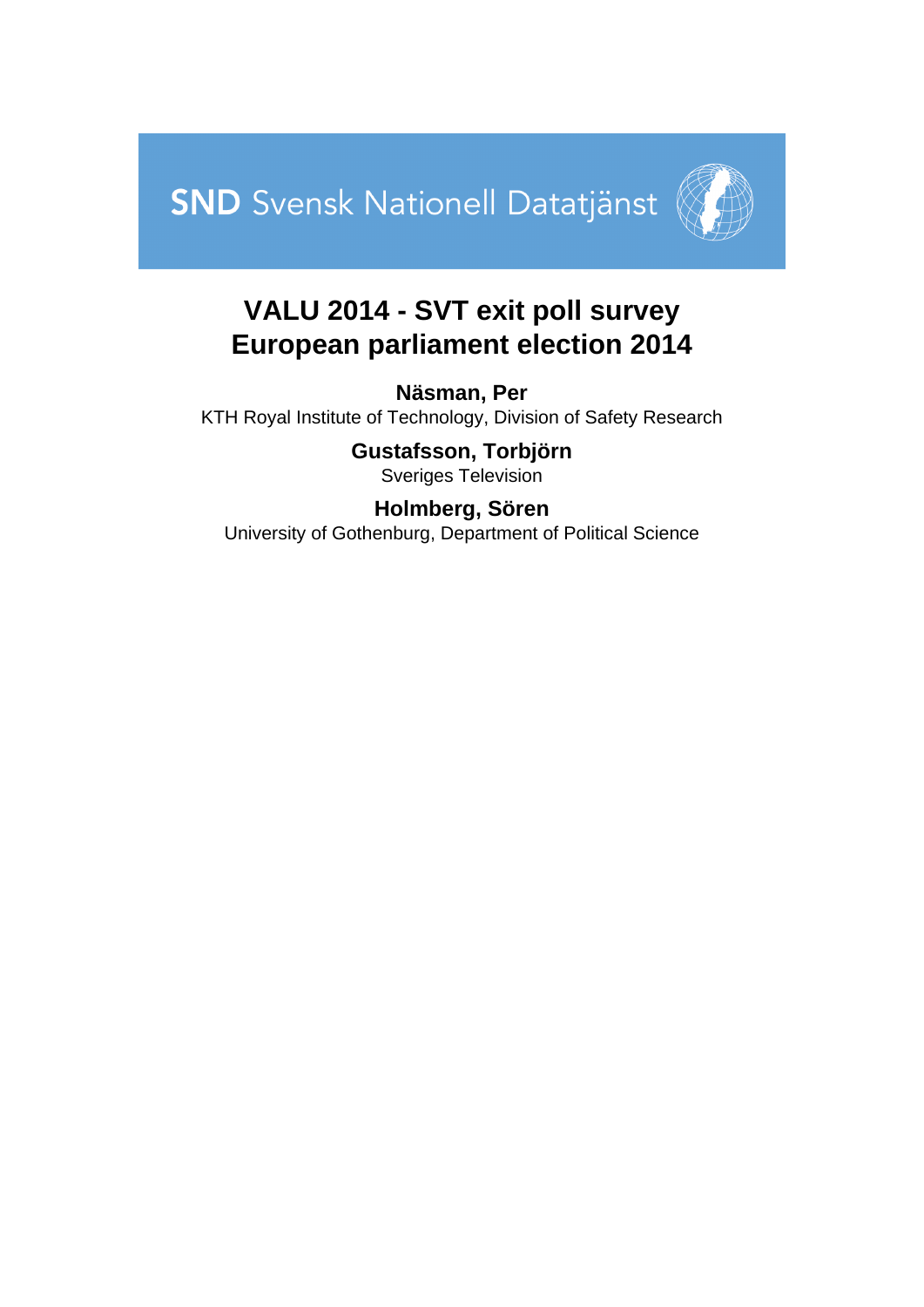# **Metadata Production**

| Metadata<br>Swedish national data service<br>$\textbf{Product}(s)$ |                 |
|--------------------------------------------------------------------|-----------------|
| <b>Production Date</b>                                             | August 20, 2014 |
| <b>Identification</b>                                              | SND0947-001     |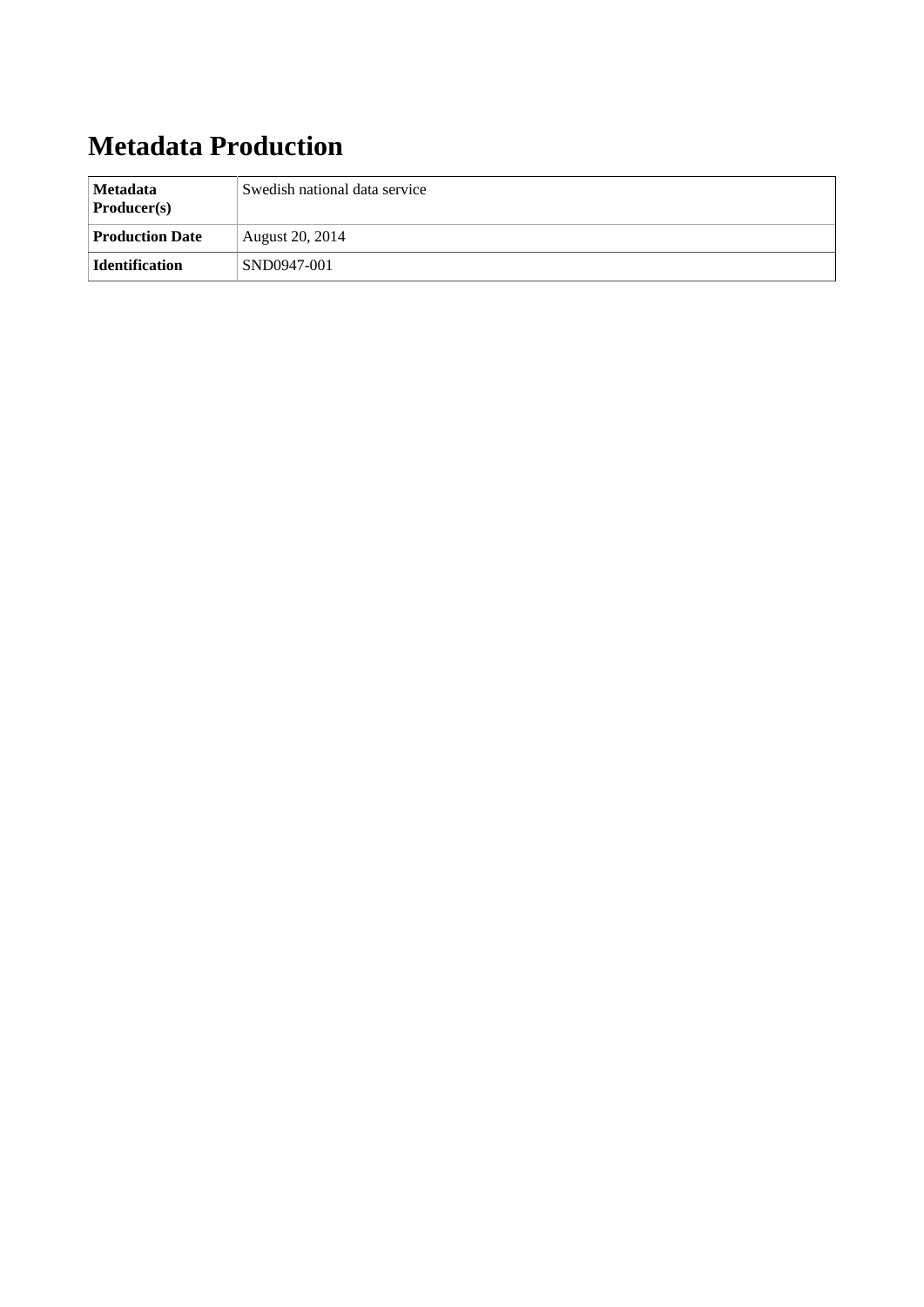# **Table of Contents**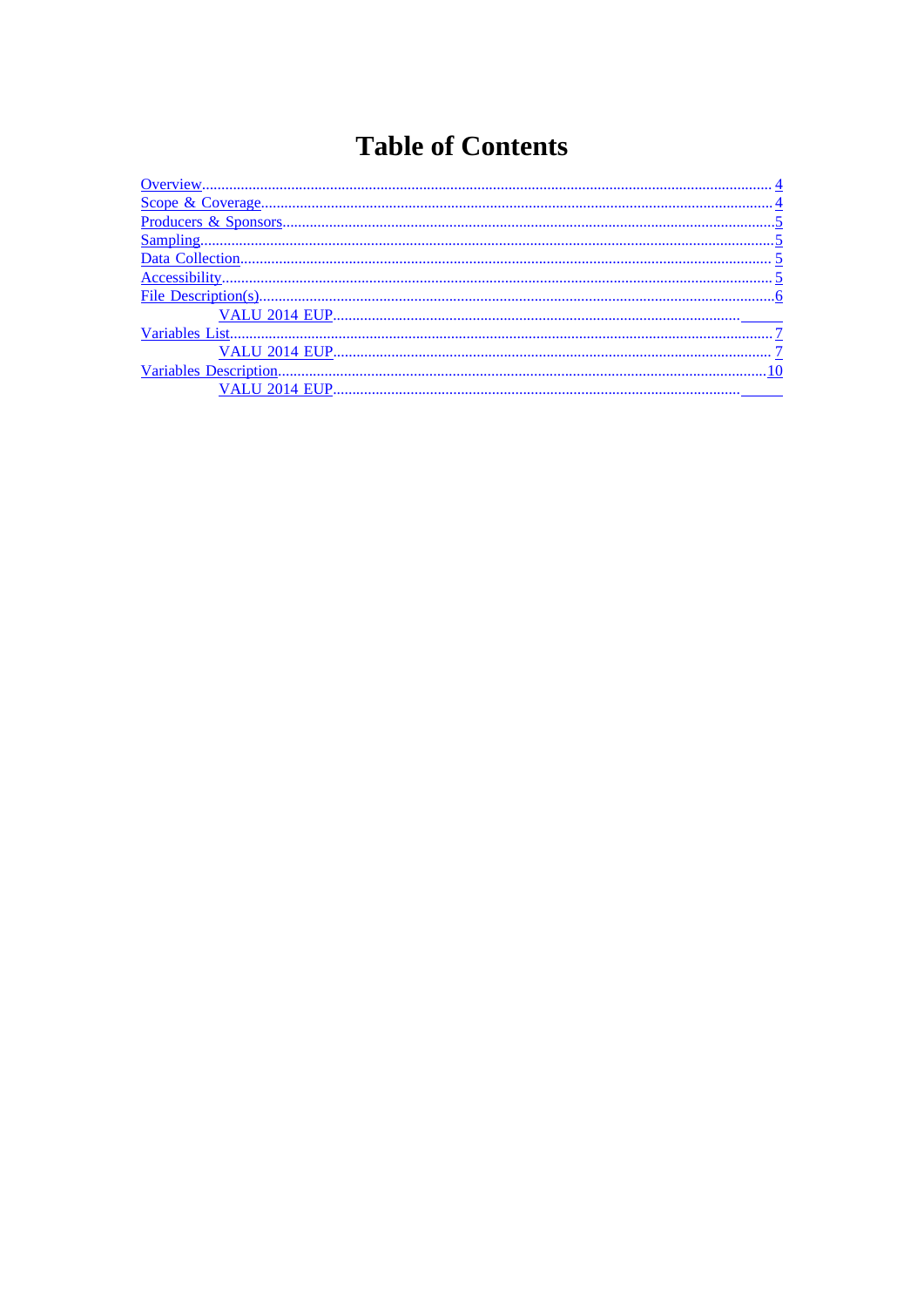<span id="page-3-0"></span>

| <b>Overview</b>       |                                                                                                                                                                                                                                                                                                                                                                                                                                                                                                                                                                                                                                                                                                                                                                                                                                                                                                                                                                                                                                                                                                                                                                                                                                                                                                                                                                                                                                                                                                                                                                                                                                                                                                                                                                                                                                                                                                                                                                                       |  |  |  |
|-----------------------|---------------------------------------------------------------------------------------------------------------------------------------------------------------------------------------------------------------------------------------------------------------------------------------------------------------------------------------------------------------------------------------------------------------------------------------------------------------------------------------------------------------------------------------------------------------------------------------------------------------------------------------------------------------------------------------------------------------------------------------------------------------------------------------------------------------------------------------------------------------------------------------------------------------------------------------------------------------------------------------------------------------------------------------------------------------------------------------------------------------------------------------------------------------------------------------------------------------------------------------------------------------------------------------------------------------------------------------------------------------------------------------------------------------------------------------------------------------------------------------------------------------------------------------------------------------------------------------------------------------------------------------------------------------------------------------------------------------------------------------------------------------------------------------------------------------------------------------------------------------------------------------------------------------------------------------------------------------------------------------|--|--|--|
| <b>Type</b>           | SVT exit poll surveys                                                                                                                                                                                                                                                                                                                                                                                                                                                                                                                                                                                                                                                                                                                                                                                                                                                                                                                                                                                                                                                                                                                                                                                                                                                                                                                                                                                                                                                                                                                                                                                                                                                                                                                                                                                                                                                                                                                                                                 |  |  |  |
| <b>Identification</b> | SND0947-001                                                                                                                                                                                                                                                                                                                                                                                                                                                                                                                                                                                                                                                                                                                                                                                                                                                                                                                                                                                                                                                                                                                                                                                                                                                                                                                                                                                                                                                                                                                                                                                                                                                                                                                                                                                                                                                                                                                                                                           |  |  |  |
| <b>Version</b>        | Production Date: 2014-08-19<br>1.0                                                                                                                                                                                                                                                                                                                                                                                                                                                                                                                                                                                                                                                                                                                                                                                                                                                                                                                                                                                                                                                                                                                                                                                                                                                                                                                                                                                                                                                                                                                                                                                                                                                                                                                                                                                                                                                                                                                                                    |  |  |  |
| <b>Series</b>         | In Valu - Swedish exit poll surveys - voters leaving polling stations are asked by public<br>service broadcaster Sveriges Television (SVT) to fill in a questionnaire and put it<br>anonymously in a sealed box. After collecting and processing the responses, Sveriges<br>Television is able to present an election forecast and an analysis of the reasons underlying<br>the outcome of the election in it's Election Night broadcast. The surveys are referred to as<br>VALU, an abbreviation for vallokalsundersökning, Swedish for exit poll survey. VALU has<br>been carried out by the public service broadcaster Sveriges Television (SVT) in connection<br>with all national elections since 1991; parliamentary elections, referendums, and elections<br>to the European Parliament. The first exit poll survey in Sweden was carried out by SVT in<br>collaboration with Stockholm University and University of Gothenburg. Since 1994, SVT<br>has carried out the studies in collaboration with University of Gothenburg and the Royal<br>Institute of Technology in Stockholm (KTH). SVT's main aim with VALU is to obtain an<br>analytical basis for SVT's election night broadcast and for SVT's and other professional<br>analysts' post-election analyses. Another aim is to be able to forecast the result of the election<br>at an early stage during election night. VALU is carried out in geographical regions centred<br>around the largest university cities. A university lecturer is appointed in each of the regions<br>as regional survey leader. Together, these survey leaders are responsible for the field workers<br>who carry out the survey where voting takes place before election day and outside polling<br>stations during election day. Survey leaders and field workers are recruited from departments<br>of statistics at the respective university. Thus, all survey leaders and field workers are familiar<br>with statistical methods. |  |  |  |

#### **VALU 2014 - SVT exit poll survey European parliament election 2014** *VALU 2014 - SVT:s vallokalsundersökning Europaparlamentsvalet 2014*

#### **Abstract**

In VALU - Swedish exit poll surveys - voters leaving polling stations are asked by public service broadcaster Sveriges Television (SVT) to fill in a questionnaire and put it anonymously in a sealed box. After collecting and processing the responses, Sveriges Television is able to present an election forecast and an analysis of the reasons underlying the outcome of the election in it´s Election Night broadcast. The surveys are referred to as VALU, an abbreviation for vallokalsundersökning, Swedish for exit poll survey. The first exit poll survey in Sweden was carried out at the parliamentary election in 1991. Since then similar studies have been carried out in connection with all Parliamentary elections, referendums and elections to the European Parliament.

| Kind of Data            | Voting data: Exit polls |  |
|-------------------------|-------------------------|--|
| <b>Unit of Analysis</b> | Individual              |  |

<span id="page-3-1"></span>

| Scope & Coverage      |                                                                                                  |  |  |
|-----------------------|--------------------------------------------------------------------------------------------------|--|--|
| <b>Keywords</b>       | election data, exit polls, european parliament election, electoral issues                        |  |  |
| <b>Topics</b>         | elections, mass political behaviour, attitudes/opinion, international politics and organisations |  |  |
| <b>Time Period(s)</b> | 2014                                                                                             |  |  |
| <b>Countries</b>      | Sweden                                                                                           |  |  |
| <b>Universe</b>       |                                                                                                  |  |  |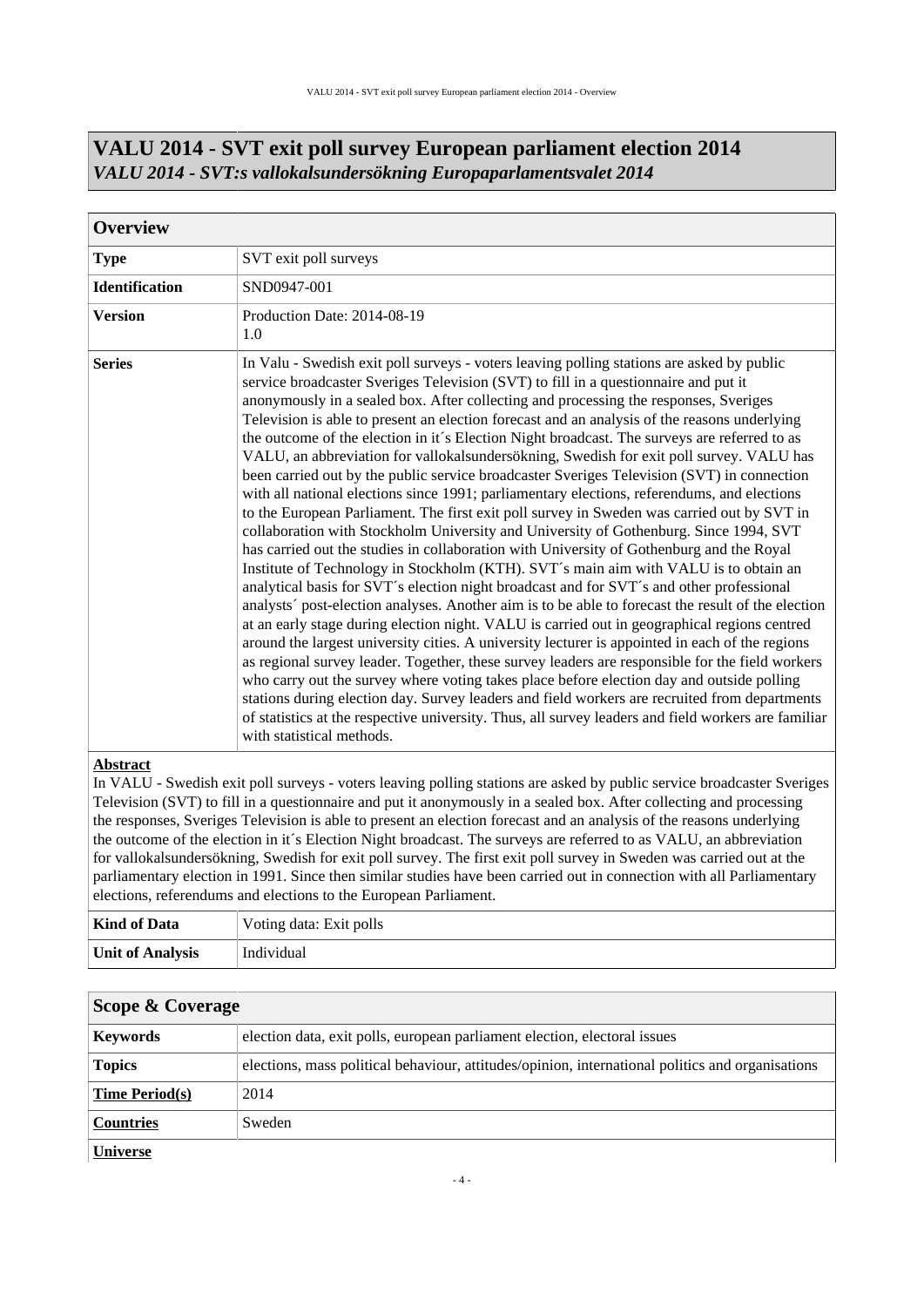#### Swedish electorate

<span id="page-4-0"></span>

| <b>Producers &amp; Sponsors</b>   |                                                                                                                                                                                                        |  |  |
|-----------------------------------|--------------------------------------------------------------------------------------------------------------------------------------------------------------------------------------------------------|--|--|
| <b>Primary</b><br>Investigator(s) | Näsman, Per, KTH Royal Institute of Technology, Division of Safety Research<br>Gustafsson, Torbjörn, Sveriges Television<br>Holmberg, Sören, University of Gothenburg, Department of Political Science |  |  |
| <b>Other Producer(s)</b>          | Sveriges Television                                                                                                                                                                                    |  |  |

#### <span id="page-4-1"></span>**Sampling**

#### **Sampling Procedure**

In VALU a selection is made of a number of electoral districts and in this way their respective polling station. The number of electoral districts to be selected for VALU is allocated among the different regions according to the size of the electorate. Within each region, the electoral districts are then selected to be included in VALU. This selection is based on the size and geographical location of the electoral district.

<span id="page-4-2"></span>

| <b>Data Collection</b>                 |                                                  |  |
|----------------------------------------|--------------------------------------------------|--|
| <b>Data Collection</b><br><b>Dates</b> | start 2014-05-17<br>end 2014-05-25               |  |
| <b>Time Period(s)</b>                  |                                                  |  |
| <b>Data Collection</b><br>Mode         | Fixed form self-administred questionnaire: paper |  |
| <b>Data Collection Notes</b>           |                                                  |  |

Andelen som vägrade fylla i enkäten vid de förtida röstningslokalerna var cirka 30%. Siffran baserar sig helt på bedömningar av fältombuden då ingen kontroll av antalet vägrare eller kartläggning av deras bakgrundsvariabler eller motiv för vägran gjordes. Spontant uppgav huvuddelen av vägrarna tidsbriust som motivet för vägran. Andelen vägrare under valdagen bedöms av fältombuden som genomgående lägre än vid de förtida röstningsställena.

<span id="page-4-3"></span>

| <b>Accessibility</b> |                                      |  |
|----------------------|--------------------------------------|--|
| Distributor(s)       | <b>Swedish National Data Service</b> |  |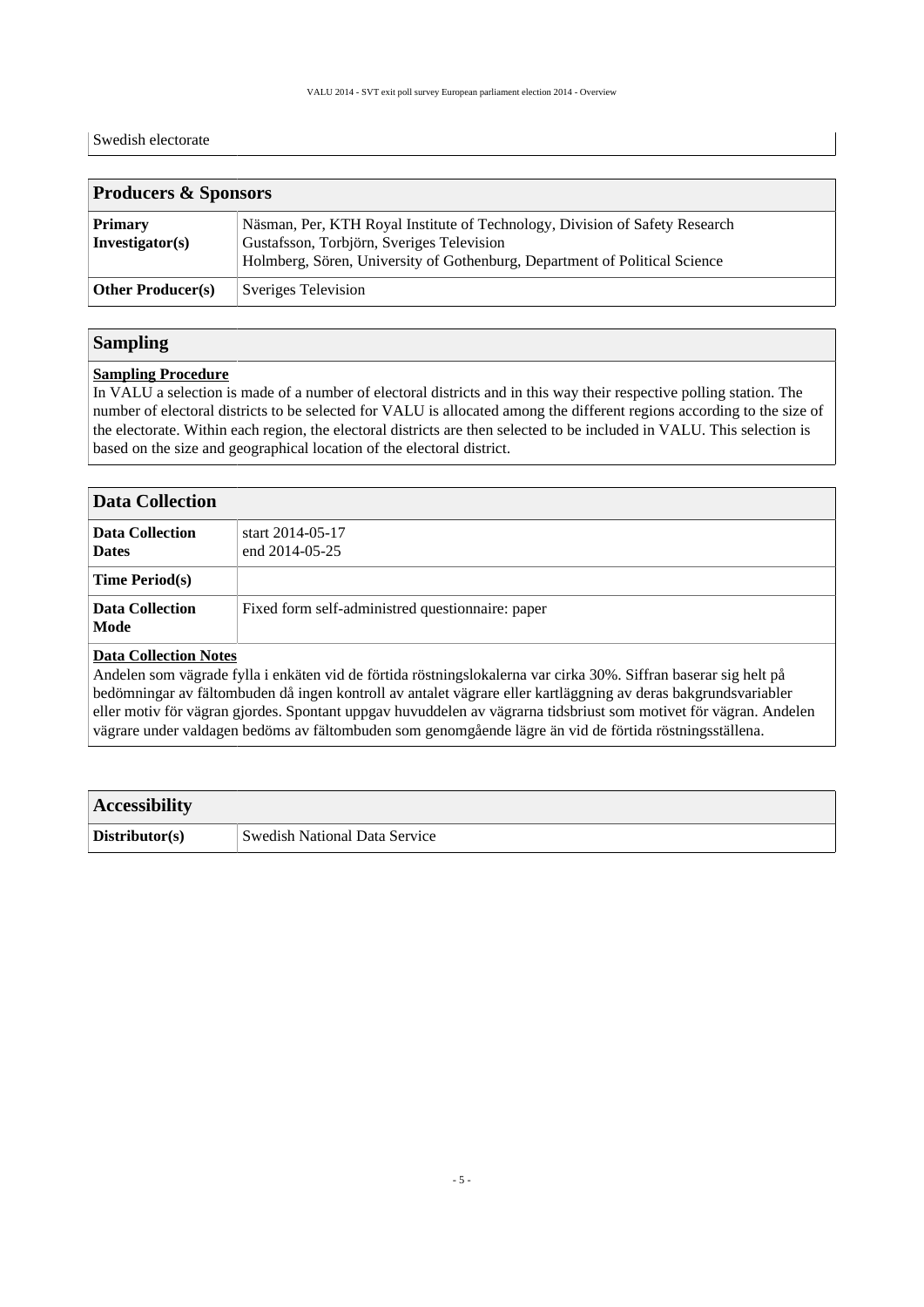# <span id="page-5-0"></span>**File Description(s)**

#### **Dataset contains 1 file(s)**

| <b>VALU 2014 EUP</b>        |      |  |
|-----------------------------|------|--|
| <b>Cases</b>                | 8268 |  |
| $\sqrt{\text{Variable}(s)}$ | 52   |  |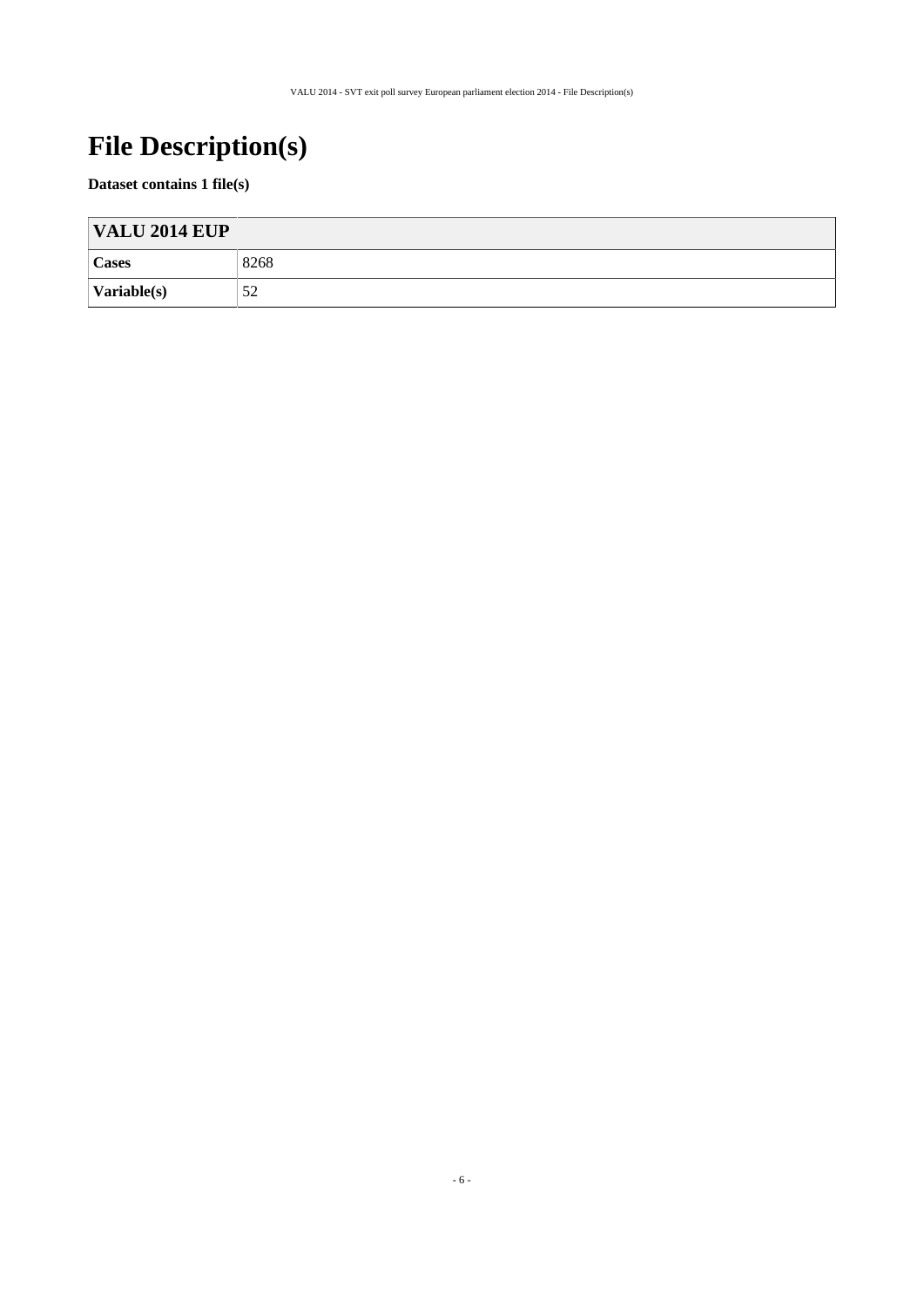## <span id="page-6-0"></span>**Variables List**

#### **Dataset contains 52 variable(s)**

### <span id="page-6-1"></span>**VALU 2014 EUP**

| #              |                |                                                                    |                                                                                                                                                                      |
|----------------|----------------|--------------------------------------------------------------------|----------------------------------------------------------------------------------------------------------------------------------------------------------------------|
| $\mathbf{1}$   | SND studie     | <b>SND 0947</b>                                                    |                                                                                                                                                                      |
| 2              | SND_dataset    | SND 0947-001                                                       |                                                                                                                                                                      |
| 3              | SND_version    | <b>SND 1.0</b>                                                     | $\overline{a}$                                                                                                                                                       |
| $\overline{4}$ | ort            | Central location                                                   |                                                                                                                                                                      |
| 5              | <u>typ</u>     | Vote in advance or vote at poll station                            | $\overline{a}$                                                                                                                                                       |
| 6              | f1             | Q.1 Party voted for in the 2014 European<br>Parliamentary election | Which party did you vote for today?                                                                                                                                  |
| 7              | <u>f2</u>      | Q.2 Marked a candidate on the ballot                               | Did you use the possibility to vote for a person by marking a<br>candidate on your ballot?                                                                           |
| 8              | <u>f3</u>      | Q.3 Time for party choice                                          | When did you decide how you were going to vote in the<br>European Parliament election?                                                                               |
| 9              | f <sub>4</sub> | Q.4 Subjective placement on ideological<br>left-right scale        | Sometimes people talk of political opinions in terms of left-<br>right. Where would you place yourself?                                                              |
| 10             | $f_{2}$        | Q.5 Party voted for if parliamentary election<br>today             | Which party would you vote for if it was a parliamentary<br>election today?                                                                                          |
| 11             | f6             | Q.6 Trust in Swedish politicians                                   | In general, how much trust do you have in Swedish<br>politicians?                                                                                                    |
| 12             | <u>f7</u>      | Q.7 Opinion on the Swedish EU<br>membership                        | Do you think Sweden should leave the EU or remain a<br>member of EU?                                                                                                 |
| 13             | <u>f8</u>      | Q.8 Attitude towards the EU                                        | In general, what is your attitude towards the EU?                                                                                                                    |
| 14             | f9             | Q.9 Opinion on EU developing into a<br>federal state               | Do you think it would be positive or negative if the EU<br>developed into a federal state, a kind of United States of<br>Europe?                                     |
| 15             | f10            | Q.10 Gender                                                        | Are you a woman or a man?                                                                                                                                            |
| 16             | f11            | Q.11 Year of birth                                                 | What year were you born?                                                                                                                                             |
| 17             | f12            | Q.12 Swedish citizen                                               | Are you a citizen of Sweden?                                                                                                                                         |
| 18             | f13            | Q.13 Area/country of upbringing: Yourself                          | Where did you, your father and your mother for the most<br>part live as a child? - Yourself                                                                          |
| 19             | f14            | Q.14 Area/country of upbringing: Your<br>father                    | Where did you, your father and your mother for the most<br>part live as a child? - Your father                                                                       |
| 20             | f15            | Q.15 Area/country of upbringing: Your<br>mother                    | Where did you, your father and your mother for the most<br>part live as a child? - Your mother                                                                       |
| 21             | f16            | <b>O.16</b> Educational attainment                                 | What is your education?                                                                                                                                              |
| 22             | f17            | Q.17 Satisfaction with democracy in<br>Sweden                      | On the whole, are you very satisfied, fairly satisfied, not<br>especially satisfied or not at all satisfied with the way<br>democracy works? - In Sweden             |
| 23             | f18            | Q.18 Satisfaction with democracy in the<br>European Union          | On the whole, are you very satisfied, fairly satisfied, not<br>especially satisfied or not at all satisfied with the way<br>democracy works? - In the European Union |
| 24             | f19            | Q.19 Employment sector                                             | Are/were you employed by the state, local government or a<br>private employer?                                                                                       |
| 25             | f20            | Q.20 Labour market situation                                       | Which of these groups do you belong to?                                                                                                                              |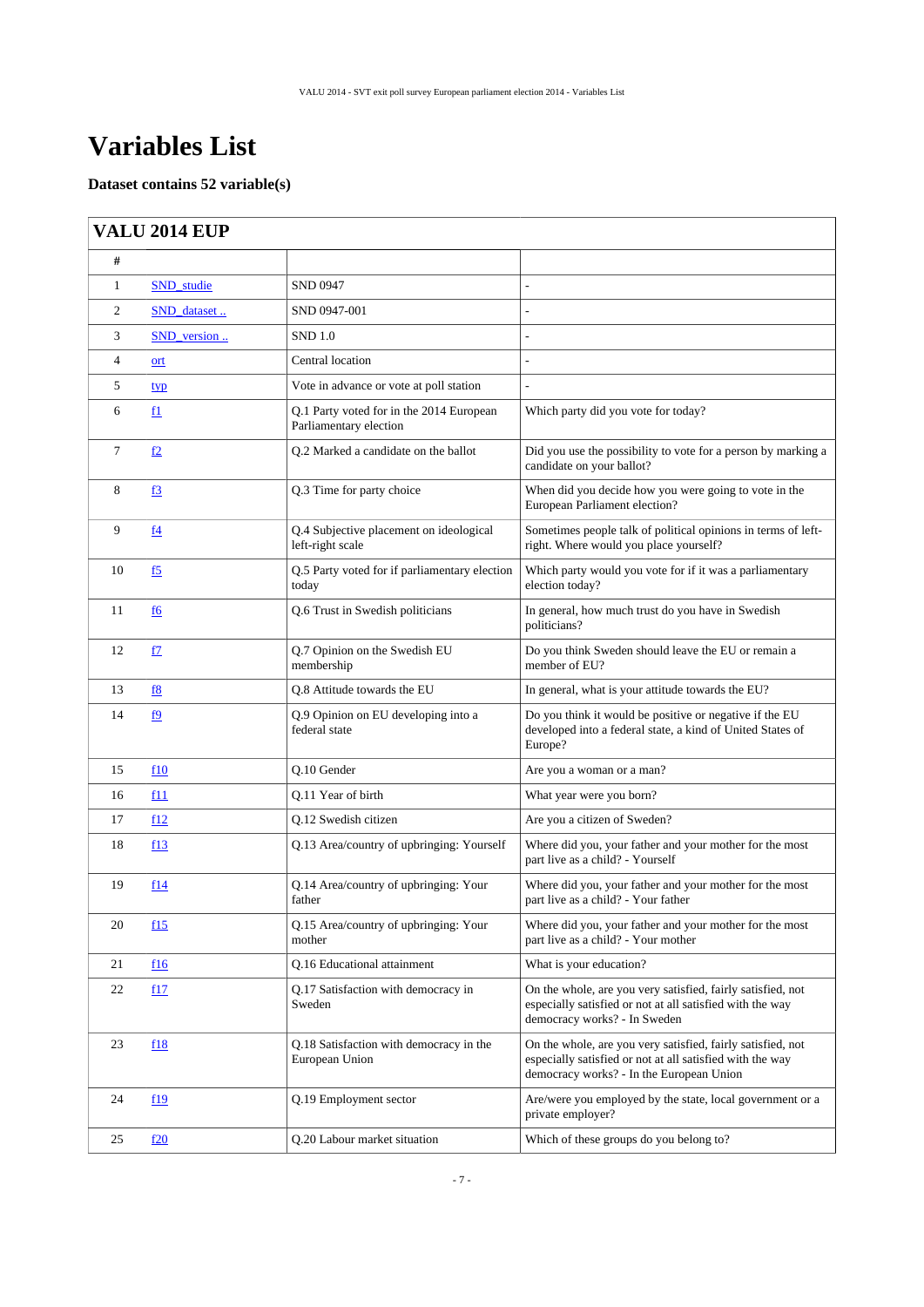|    | <b>VALU 2014 EUP</b> |                                                                                                 |                                                                                                                                                                        |
|----|----------------------|-------------------------------------------------------------------------------------------------|------------------------------------------------------------------------------------------------------------------------------------------------------------------------|
| #  |                      |                                                                                                 |                                                                                                                                                                        |
| 26 | f21                  | Q.21 Current or previous occupational group                                                     | Which of these occupational groups do you/did you belong<br>$\mathrm{to}2$                                                                                             |
| 27 | f <sub>22</sub>      | Q.22 Union membership                                                                           | Are you a member in a trade/labour union?                                                                                                                              |
| 28 | f <sub>23</sub>      | Q.23 Church/communion attendance                                                                | How often do you usually attend a service or a meeting in a<br>church/communion?                                                                                       |
| 29 | f24                  | F.24 Important reason for choice of party:<br>The parties' policies on EU-related issues        | How important are the following reasons for your choice<br>of party today in the European Parliament election? - The<br>parties' policies on EU-related issues         |
| 30 | f25                  | F.25 Important reason for choice of party:<br>The parties' policies in Swedish politics         | How important are the following reasons for your choice<br>of party today in the European Parliament election? - The<br>parties' policies in Swedish politics          |
| 31 | <u>f26</u>           | F.26 Important reason for choice of party:<br>Old habit/loyalty to my party                     | How important are the following reasons for your choice of<br>party today in the European Parliament election? - Old habit/<br>loyalty to my party                     |
| 32 | f27                  | F.27 Important reason for choice of party:<br>The candidates on the ballots                     | How important are the following reasons for your choice<br>of party today in the European Parliament election? - The<br>candidates on the ballots                      |
| 33 | f28                  | Q.28 Important issue for choice of party:<br>The environment                                    | And how important are the following issues for your choice<br>of party today in the European Parliament election? - The<br>environment                                 |
| 34 | f29                  | Q.29 Important issue for choice of party:<br>The economy                                        | And how important are the following issues for your choice<br>of party today in the European Parliament election? - The<br>economy                                     |
| 35 | f30                  | Q.30 Important issue for choice of party:<br>Employment                                         | And how important are the following issues for your choice<br>of party today in the European Parliament election? -<br>Employment                                      |
| 36 | f31                  | Q.31 Important issue for choice of party:<br>The issue on agricultural subsidies in the EU      | And how important are the following issues for your choice<br>of party today in the European Parliament election? - The<br>issue on agricultural subsidies in the EU   |
| 37 | f32                  | Q.32 Important issue for choice of party:<br>The peace in Europe                                | And how important are the following issues for your choice<br>of party today in the European Parliament election? - The<br>peace in Europe                             |
| 38 | f33                  | Q.33 Important issue for choice of party:<br>The national independence                          | And how important are the following issues for your choice<br>of party today in the European Parliament election? - The<br>national independence                       |
| 39 | f34                  | Q.34 Important issue for choice of party:<br>If Sweden should introduce the euro as<br>currency | And how important are the following issues for your choice<br>of party today in the European Parliament election? - If<br>Sweden should introduce the euro as currency |
| 40 | <u>f35</u>           | Q.35 Important issue for choice of party:<br>Refugees/immigration                               | And how important are the following issues for your choice<br>of party today in the European Parliament election? -<br>Refugees/immigration                            |
| 41 | <u>f36</u>           | Q.36 Important issue for choice of party:<br>Conditions for businesses/companies                | And how important are the following issues for your choice<br>of party today in the European Parliament election? -<br>Conditions for businesses/companies             |
| 42 | f37                  | Q.37 Important issue for choice of party:<br>Equality of opportunity between women and<br>men   | And how important are the following issues for your choice<br>of party today in the European Parliament election? -<br>Equality of opportunity between women and men   |
| 43 | f38                  | Q.38 Important issue for choice of party:<br>Defence issues in the EU                           | And how important are the following issues for your choice<br>of party today in the European Parliament election? -<br>Defence issues in the EU                        |
| 44 | f39                  | Q.39 Important issue for choice of party:<br>Democracy in the EU                                | And how important are the following issues for your choice<br>of party today in the European Parliament election? -<br>Democracy in the EU                             |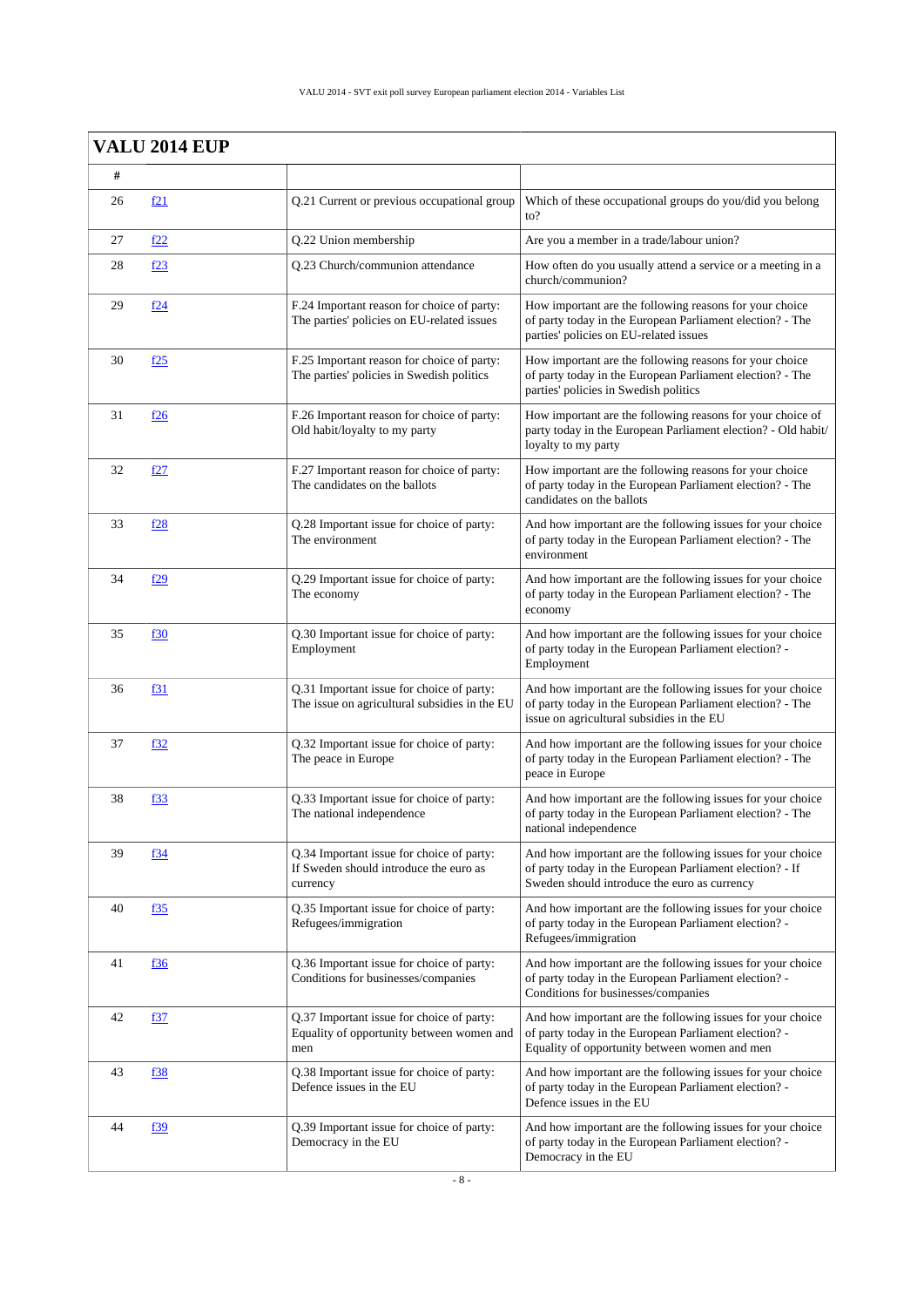| <b>VALU 2014 EUP</b> |     |                                                                        |                                                                                                                                                               |  |
|----------------------|-----|------------------------------------------------------------------------|---------------------------------------------------------------------------------------------------------------------------------------------------------------|--|
| #                    |     |                                                                        |                                                                                                                                                               |  |
| 45                   | f40 | Q.40 Important issue for choice of party:<br>The social welfare        | And how important are the following issues for your choice<br>of party today in the European Parliament election? - The<br>social welfare                     |  |
| 46                   | f41 | Q.41 Important issue for choice of party:<br>Drug policy               | And how important are the following issues for your choice<br>of party today in the European Parliament election? - Drug<br>policy (alcohol, narcotics, etc.) |  |
| 47                   | f42 | Q.42 Important issue for choice of party:<br>Fight against crime       | And how important are the following issues for your choice<br>of party today in the European Parliament election? - Fight<br>against crime                    |  |
| 48                   | f43 | Q.43 Important issue for choice of party:<br>Energy and nuclear power  | And how important are the following issues for your choice<br>of party today in the European Parliament election? - Energy<br>and nuclear power               |  |
| 49                   | f44 | Q.44 Important issue for choice of party:<br>The EU foreign policy     | And how important are the following issues for your choice<br>of party today in the European Parliament election? - The<br>EU foreign policy                  |  |
| 50                   | f45 | Q.45 Important issue for choice of party:<br>The quality of food       | And how important are the following issues for your choice<br>of party today in the European Parliament election? - The<br>quality of food                    |  |
| 51                   | f46 | Q.46 Important issue for choice of party:<br>The predator policy       | And how important are the following issues for your choice<br>of party today in the European Parliament election? - The<br>predator policy                    |  |
| 52                   | f47 | Q.47 Important issue for choice of party:<br>Labour mobility in the EU | And how important are the following issues for your choice<br>of party today in the European Parliament election? - Labour<br>mobility in the EU              |  |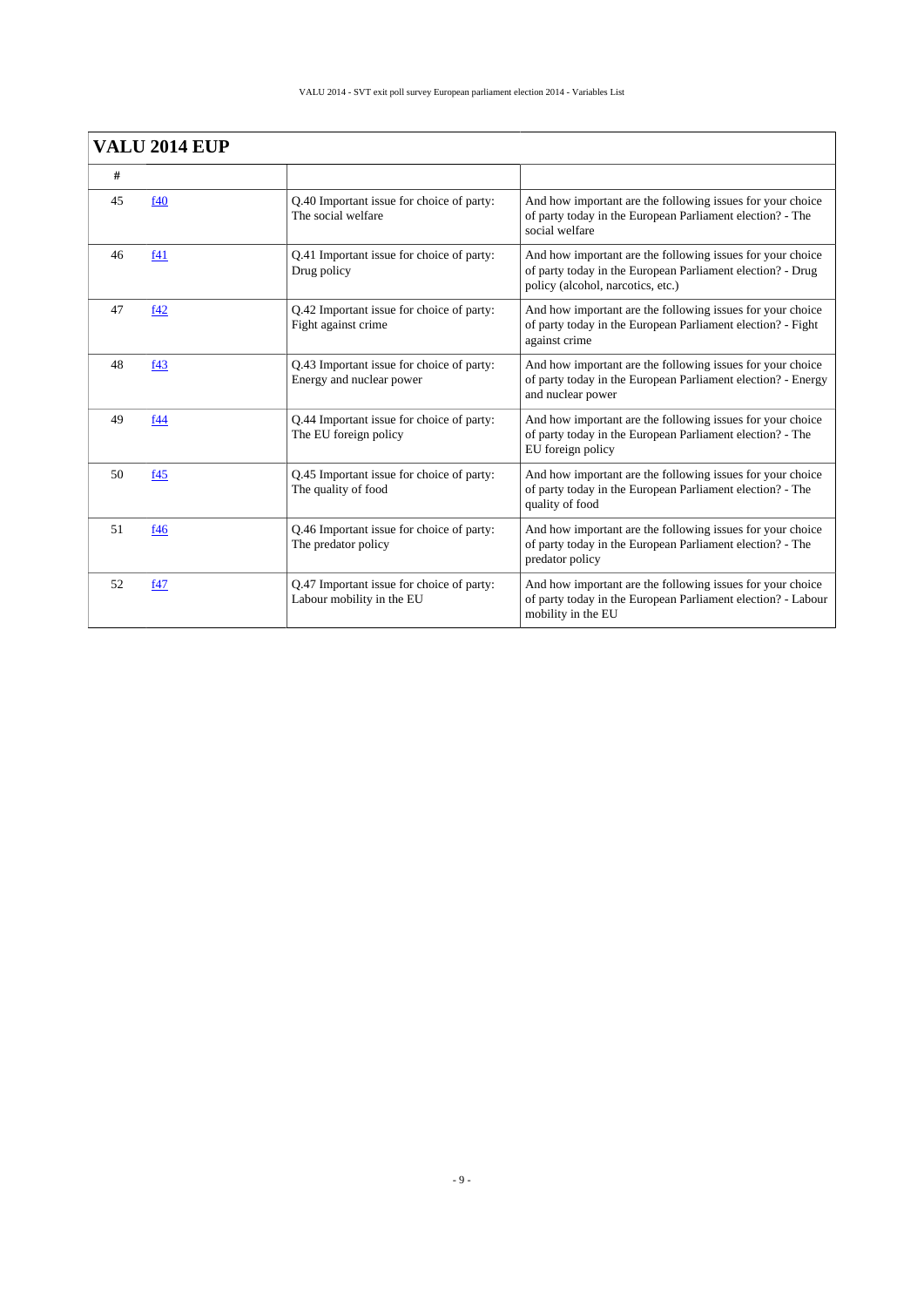# <span id="page-9-0"></span>**Variables Description**

**Dataset contains 52 variable(s)**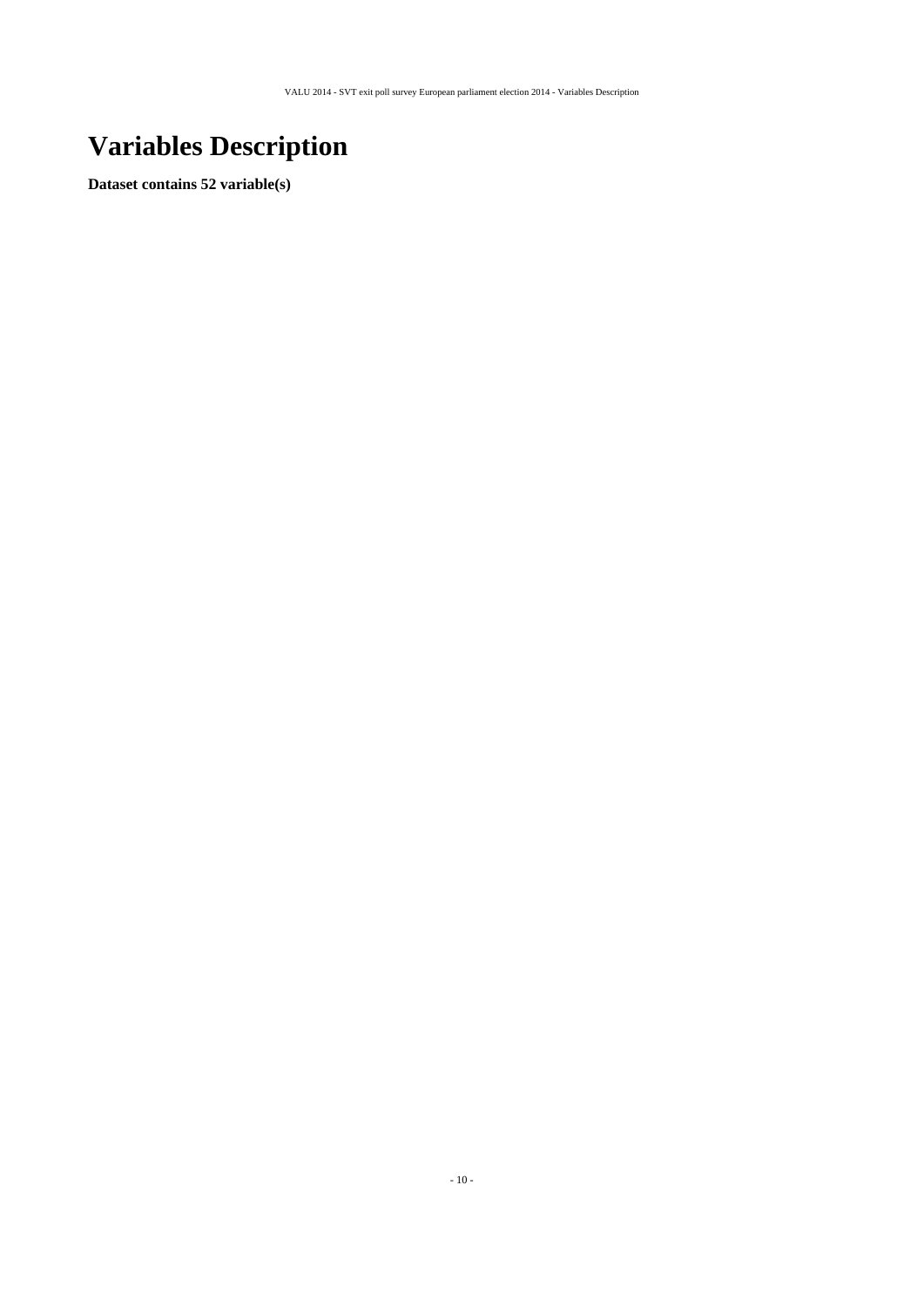#### <span id="page-10-0"></span># **SND\_studie: SND 0947**

|                                                                                         |                 | SND study 0947: VALU 2014 - SVT exit poll survey EU-parliament election 2014                                                                                |              |            |  |  |
|-----------------------------------------------------------------------------------------|-----------------|-------------------------------------------------------------------------------------------------------------------------------------------------------------|--------------|------------|--|--|
| <b>Value</b>                                                                            | Label           |                                                                                                                                                             | <b>Cases</b> | Percentage |  |  |
| 947                                                                                     | <b>SND 0947</b> |                                                                                                                                                             | 8268         | 100.0%     |  |  |
|                                                                                         |                 | Warning: these figures indicate the number of cases found in the data file. They cannot be interpreted as summary statistics of the population of interest. |              |            |  |  |
| [Type: discrete] [Format: numeric] [Range: 947- 947] [Missing: *]<br><b>Information</b> |                 |                                                                                                                                                             |              |            |  |  |
| Statistics [NW/W]                                                                       |                 | [Valid: 8268 /-] [Invalid: 0 /-]                                                                                                                            |              |            |  |  |

<span id="page-10-1"></span>

| # SND dataset: SND 0947-001                                                        |              |                                                                                                                                                             |              |            |
|------------------------------------------------------------------------------------|--------------|-------------------------------------------------------------------------------------------------------------------------------------------------------------|--------------|------------|
|                                                                                    |              | SND dataset 0947-001: VALU 2014 - SVT exit poll survey EU-parliament election 2014                                                                          |              |            |
| <b>Value</b>                                                                       | Label        |                                                                                                                                                             | <b>Cases</b> | Percentage |
|                                                                                    | SND 0947-001 |                                                                                                                                                             |              | 100.0%     |
|                                                                                    |              | Warning: these figures indicate the number of cases found in the data file. They cannot be interpreted as summary statistics of the population of interest. |              |            |
| <b>Information</b><br>[Type: discrete] [Format: numeric] [Range: 1-1] [Missing: *] |              |                                                                                                                                                             |              |            |
| Statistics [NW/W]<br>[Valid: 8268 /-] [Invalid: 0 /-]                              |              |                                                                                                                                                             |              |            |

<span id="page-10-2"></span>

| $\#$ SND version: SND 1.0                                                          |         |                                                                                                                                                             |              |            |  |
|------------------------------------------------------------------------------------|---------|-------------------------------------------------------------------------------------------------------------------------------------------------------------|--------------|------------|--|
|                                                                                    |         | SND version 1.0, 19 August 2014                                                                                                                             |              |            |  |
| <b>Value</b>                                                                       | Label   |                                                                                                                                                             | <b>Cases</b> | Percentage |  |
|                                                                                    | SND 1.0 |                                                                                                                                                             | 8268         | 100.0%     |  |
|                                                                                    |         | Warning: these figures indicate the number of cases found in the data file. They cannot be interpreted as summary statistics of the population of interest. |              |            |  |
| <b>Information</b><br>[Type: discrete] [Format: numeric] [Range: 1-1] [Missing: *] |         |                                                                                                                                                             |              |            |  |
| Statistics [NW/W]                                                                  |         | [Valid: 8268 /-] [Invalid: 0 /-]                                                                                                                            |              |            |  |

### <span id="page-10-3"></span># **ort: Central location**

|                                                                                                                                                             |           | Central location                                             |              |            |  |  |
|-------------------------------------------------------------------------------------------------------------------------------------------------------------|-----------|--------------------------------------------------------------|--------------|------------|--|--|
| <b>Value</b>                                                                                                                                                | Label     |                                                              | <b>Cases</b> | Percentage |  |  |
|                                                                                                                                                             |           | Stockholm                                                    |              | 29.1%      |  |  |
|                                                                                                                                                             | Lund      |                                                              |              | 23.9%      |  |  |
| 3                                                                                                                                                           | Göteborg  |                                                              |              | 24.9%      |  |  |
|                                                                                                                                                             | Sundsvall |                                                              |              | 22.1%      |  |  |
| Warning: these figures indicate the number of cases found in the data file. They cannot be interpreted as summary statistics of the population of interest. |           |                                                              |              |            |  |  |
| <b>Information</b>                                                                                                                                          |           | [Type: discrete] [Format: numeric] [Range: 1-4] [Missing: *] |              |            |  |  |
| Statistics [NW/W]<br>[Valid: 8268 /-] [Invalid: 0/-]                                                                                                        |           |                                                              |              |            |  |  |

<span id="page-10-4"></span>

| $\sharp$ typ: Vote in advance or vote at poll station |                      |                                                                                                                                                             |              |  |            |       |
|-------------------------------------------------------|----------------------|-------------------------------------------------------------------------------------------------------------------------------------------------------------|--------------|--|------------|-------|
|                                                       |                      | Vote in advance or vote at poll station                                                                                                                     |              |  |            |       |
| <b>Value</b>                                          | Label                |                                                                                                                                                             | <b>Cases</b> |  | Percentage |       |
|                                                       | Vote in advance      |                                                                                                                                                             | 2465         |  | 29.8%      |       |
|                                                       | Vote at poll station |                                                                                                                                                             | 5803         |  |            | 70.2% |
|                                                       |                      | Warning: these figures indicate the number of cases found in the data file. They cannot be interpreted as summary statistics of the population of interest. |              |  |            |       |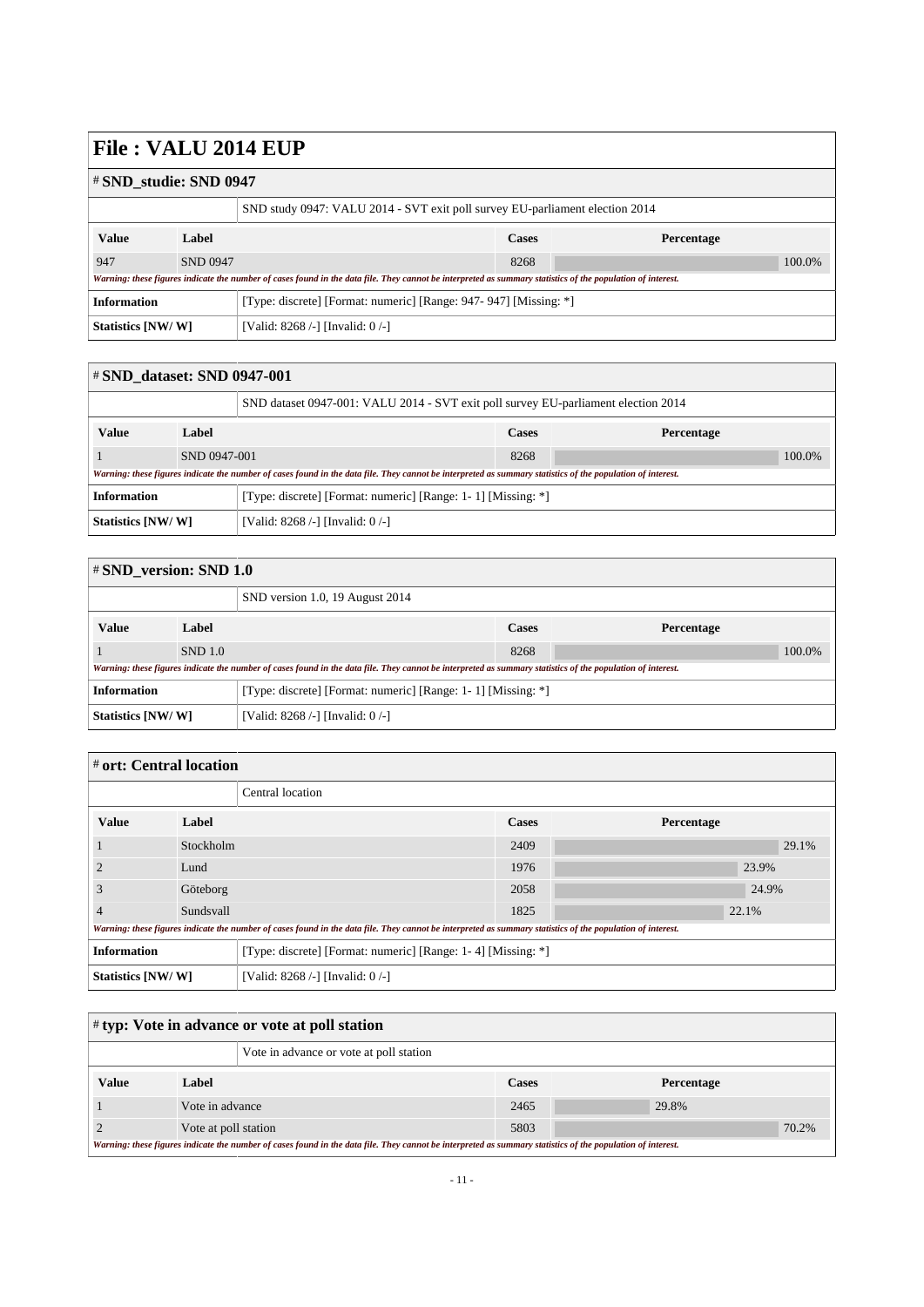| $\sharp$ typ: Vote in advance or vote at poll station |                                                              |  |  |
|-------------------------------------------------------|--------------------------------------------------------------|--|--|
| <b>Information</b>                                    | [Type: discrete] [Format: numeric] [Range: 1-2] [Missing: *] |  |  |
| Statistics [NW/W]                                     | [Valid: $8268$ /-] [Invalid: $0$ /-]                         |  |  |

### <span id="page-11-0"></span># **f1: Q.1 Party voted for in the 2014 European Parliamentary election**

| <b>Pre-question</b>     |                            | At Sveriges Television, we want the election night broadcast on TV to reflect the opinions of the voters. We are<br>therefore asking you to answer this questionnaire by crossing the appropriate boxes. The results will only be reported<br>in figures. If you find it difficult to answer any question, leave it and go on to the next question. |              |            |       |  |  |  |
|-------------------------|----------------------------|-----------------------------------------------------------------------------------------------------------------------------------------------------------------------------------------------------------------------------------------------------------------------------------------------------------------------------------------------------|--------------|------------|-------|--|--|--|
| <b>Literal question</b> |                            | Which party did you vote for today?                                                                                                                                                                                                                                                                                                                 |              |            |       |  |  |  |
| <b>Value</b>            | Label                      |                                                                                                                                                                                                                                                                                                                                                     | <b>Cases</b> | Percentage |       |  |  |  |
|                         | Moderate Party             |                                                                                                                                                                                                                                                                                                                                                     | 889          | 10.9%      |       |  |  |  |
| $\overline{2}$          | <b>Centre Party</b>        |                                                                                                                                                                                                                                                                                                                                                     | 499          | 6.1%       |       |  |  |  |
| 3                       | <b>Liberal Party</b>       |                                                                                                                                                                                                                                                                                                                                                     | 774          | 9.5%       |       |  |  |  |
| 4                       |                            | <b>Christian Democrats</b>                                                                                                                                                                                                                                                                                                                          |              | 5.0%       |       |  |  |  |
| 5                       | <b>Social Democrats</b>    |                                                                                                                                                                                                                                                                                                                                                     | 1840         |            | 22.6% |  |  |  |
| 6                       | Left Party                 |                                                                                                                                                                                                                                                                                                                                                     |              | 8.6%       |       |  |  |  |
| 7                       | <b>Green Party</b>         |                                                                                                                                                                                                                                                                                                                                                     | 1504         |            | 18.4% |  |  |  |
| 81                      | Pirate Party               |                                                                                                                                                                                                                                                                                                                                                     | 207          | 2.5%       |       |  |  |  |
| 82                      | <b>Sweden Democrats</b>    |                                                                                                                                                                                                                                                                                                                                                     | 569          | 7.0%       |       |  |  |  |
| 83                      | <b>Feminist Initiative</b> |                                                                                                                                                                                                                                                                                                                                                     | 648          | 7.9%       |       |  |  |  |
| 84                      | June List                  |                                                                                                                                                                                                                                                                                                                                                     | 20           | 0.2%       |       |  |  |  |
| 85                      | Other party                |                                                                                                                                                                                                                                                                                                                                                     | 45           | 0.6%       |       |  |  |  |
| 86                      | Voted blank                |                                                                                                                                                                                                                                                                                                                                                     | 53           | 0.6%       |       |  |  |  |
| 999                     | <b>NA</b>                  |                                                                                                                                                                                                                                                                                                                                                     | 110          |            |       |  |  |  |
|                         |                            | Warning: these figures indicate the number of cases found in the data file. They cannot be interpreted as summary statistics of the population of interest.                                                                                                                                                                                         |              |            |       |  |  |  |
| <b>Information</b>      |                            | [Type: discrete] [Format: numeric] [Range: 1- 86] [Missing: */999]                                                                                                                                                                                                                                                                                  |              |            |       |  |  |  |
| Statistics [NW/W]       |                            | [Valid: 8158 /-] [Invalid: 110 /-]                                                                                                                                                                                                                                                                                                                  |              |            |       |  |  |  |

<span id="page-11-1"></span>

| #f2: Q.2 Marked a candidate on the ballot                                                                          |       |                                                                                                                                                             |              |            |  |  |
|--------------------------------------------------------------------------------------------------------------------|-------|-------------------------------------------------------------------------------------------------------------------------------------------------------------|--------------|------------|--|--|
| <b>Literal question</b><br>Did you use the possibility to vote for a person by marking a candidate on your ballot? |       |                                                                                                                                                             |              |            |  |  |
| <b>Value</b>                                                                                                       | Label |                                                                                                                                                             | <b>Cases</b> | Percentage |  |  |
|                                                                                                                    | Yes   |                                                                                                                                                             | 4660         | 56.8%      |  |  |
|                                                                                                                    | No    |                                                                                                                                                             | 3540         | 43.2%      |  |  |
| 999                                                                                                                | NA.   |                                                                                                                                                             | 68           |            |  |  |
|                                                                                                                    |       | Warning: these figures indicate the number of cases found in the data file. They cannot be interpreted as summary statistics of the population of interest. |              |            |  |  |
| <b>Information</b><br>[Type: discrete] [Format: numeric] [Range: 1-2] [Missing: */999]                             |       |                                                                                                                                                             |              |            |  |  |
| Statistics [NW/W]                                                                                                  |       | [Valid: 8200 /-] [Invalid: 68 /-]                                                                                                                           |              |            |  |  |

<span id="page-11-2"></span>

| $\#$ f3: Q.3 Time for party choice |                      |                                                                                     |              |            |
|------------------------------------|----------------------|-------------------------------------------------------------------------------------|--------------|------------|
| <b>Literal question</b>            |                      | When did you decide how you were going to vote in the European Parliament election? |              |            |
| <b>Value</b>                       | Label                |                                                                                     | <b>Cases</b> | Percentage |
|                                    | Today                |                                                                                     |              | 16.5%      |
|                                    | During the past week |                                                                                     | 1960         | 23.8%      |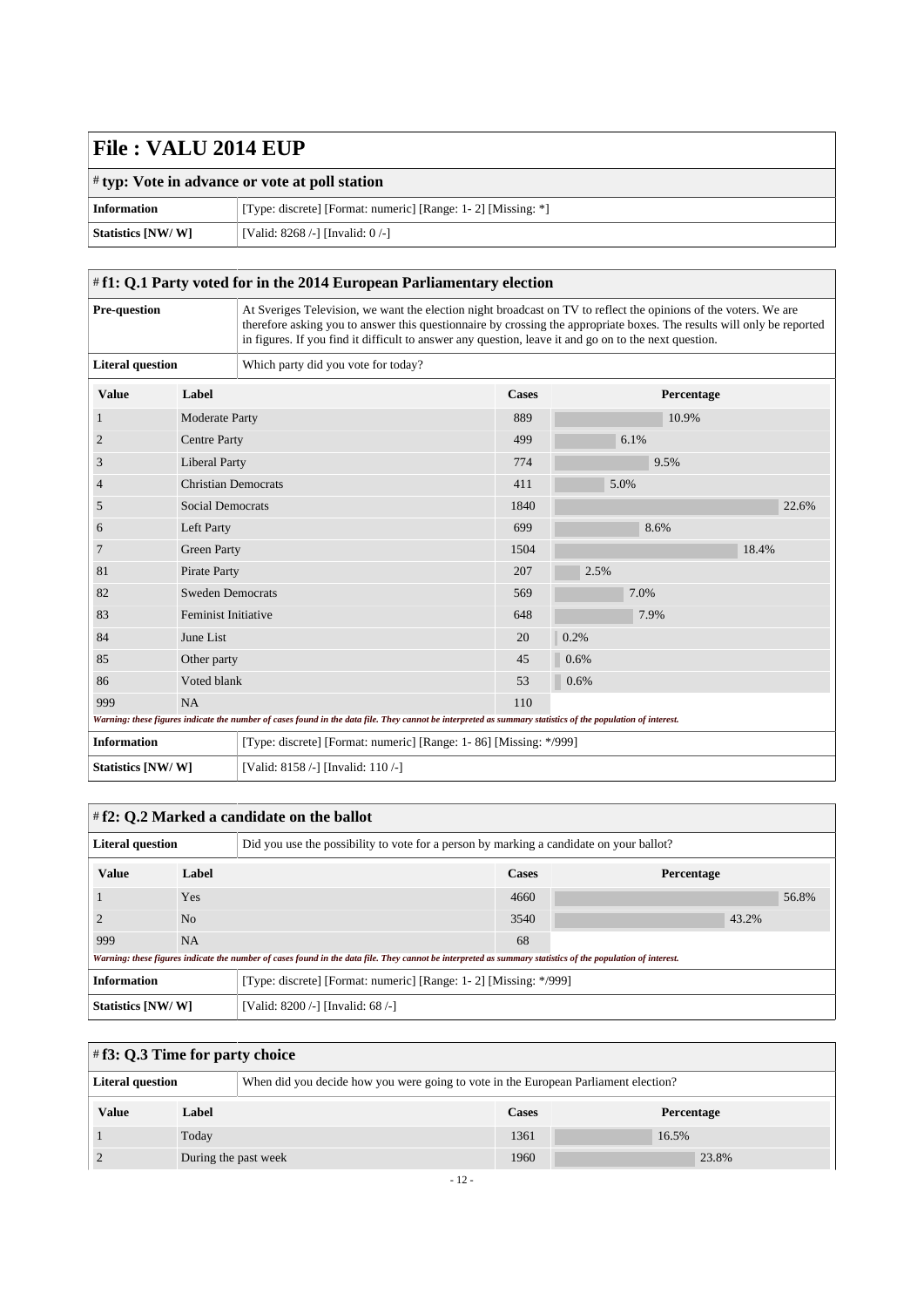| $\#$ f3: Q.3 Time for party choice |                                                    |                                                                                                                                                             |              |            |  |
|------------------------------------|----------------------------------------------------|-------------------------------------------------------------------------------------------------------------------------------------------------------------|--------------|------------|--|
| <b>Value</b>                       | Label                                              |                                                                                                                                                             | <b>Cases</b> | Percentage |  |
| 3                                  | Earlier during the election campaign               |                                                                                                                                                             | 1779         | 21.6%      |  |
|                                    | Have known for a long time how I was going to vote |                                                                                                                                                             | 3126         | 38.0%      |  |
| 999                                | <b>NA</b>                                          |                                                                                                                                                             | 42           |            |  |
|                                    |                                                    | Warning: these figures indicate the number of cases found in the data file. They cannot be interpreted as summary statistics of the population of interest. |              |            |  |
| <b>Information</b>                 |                                                    | [Type: discrete] [Format: numeric] [Range: 1-4] [Missing: */999]                                                                                            |              |            |  |
| Statistics [NW/W]                  |                                                    | [Valid: 8226 /-] [Invalid: 42 /-]                                                                                                                           |              |            |  |

#### <span id="page-12-0"></span># **f4: Q.4 Subjective placement on ideological left-right scale**

| <b>Literal question</b> |                        | Sometimes people talk of political opinions in terms of left-right. Where would you place yourself?                                                         |              |            |       |  |
|-------------------------|------------------------|-------------------------------------------------------------------------------------------------------------------------------------------------------------|--------------|------------|-------|--|
| <b>Value</b>            | Label                  |                                                                                                                                                             | <b>Cases</b> | Percentage |       |  |
|                         | Clearly to the left    |                                                                                                                                                             | 1938         |            | 24.0% |  |
|                         | Somewhat to the left   |                                                                                                                                                             | 1924         |            | 23.8% |  |
| 3                       | Neither left nor right |                                                                                                                                                             | 1691         |            | 20.9% |  |
| $\overline{4}$          | Somewhat to the right  |                                                                                                                                                             | 1704         |            | 21.1% |  |
| 5                       | Clearly to the right   |                                                                                                                                                             | 825          | 10.2%      |       |  |
| 999                     | <b>NA</b>              |                                                                                                                                                             | 186          |            |       |  |
|                         |                        | Warning: these figures indicate the number of cases found in the data file. They cannot be interpreted as summary statistics of the population of interest. |              |            |       |  |
| <b>Information</b>      |                        | [Type: discrete] [Format: numeric] [Range: 1- 5] [Missing: */999]                                                                                           |              |            |       |  |
| Statistics [NW/W]       |                        | [Valid: 8082 /-] [Invalid: 186 /-]                                                                                                                          |              |            |       |  |

<span id="page-12-1"></span>

|                         |                            | # f5: Q.5 Party voted for if parliamentary election today                |                                                                                                                                                             |              |            |       |       |       |
|-------------------------|----------------------------|--------------------------------------------------------------------------|-------------------------------------------------------------------------------------------------------------------------------------------------------------|--------------|------------|-------|-------|-------|
| <b>Literal question</b> |                            | Which party would you vote for if it was a parliamentary election today? |                                                                                                                                                             |              |            |       |       |       |
| <b>Value</b>            | Label                      |                                                                          |                                                                                                                                                             | <b>Cases</b> | Percentage |       |       |       |
| 1                       | Moderate Party             |                                                                          |                                                                                                                                                             | 1434         |            |       | 18.0% |       |
| $\overline{2}$          | <b>Centre Party</b>        |                                                                          |                                                                                                                                                             | 351          | 4.4%       |       |       |       |
| 3                       | <b>Liberal Party</b>       |                                                                          |                                                                                                                                                             | 548          | 6.9%       |       |       |       |
| $\overline{4}$          | <b>Christian Democrats</b> |                                                                          |                                                                                                                                                             | 286          | 3.6%       |       |       |       |
| 5                       |                            | <b>Social Democrats</b>                                                  |                                                                                                                                                             | 2256         |            |       |       | 28.3% |
| 6                       | Left Party                 |                                                                          |                                                                                                                                                             | 923          |            | 11.6% |       |       |
| 7                       |                            | <b>Green Party</b>                                                       |                                                                                                                                                             | 974          |            | 12.2% |       |       |
| 81                      | Pirate Party               |                                                                          |                                                                                                                                                             | 61           | 0.8%       |       |       |       |
| 82                      | <b>Sweden Democrats</b>    |                                                                          |                                                                                                                                                             | 565          | 7.1%       |       |       |       |
| 83                      | <b>Feminist Initiative</b> |                                                                          |                                                                                                                                                             | 467          | 5.9%       |       |       |       |
| 84                      | June List                  |                                                                          |                                                                                                                                                             | 6            | 0.1%       |       |       |       |
| 85                      | Other party                |                                                                          |                                                                                                                                                             | 83           | 1.0%       |       |       |       |
| 86                      | Not entitled to vote       |                                                                          |                                                                                                                                                             | 16           | 0.2%       |       |       |       |
| 999                     | <b>NA</b>                  |                                                                          |                                                                                                                                                             | 298          |            |       |       |       |
|                         |                            |                                                                          | Warning: these figures indicate the number of cases found in the data file. They cannot be interpreted as summary statistics of the population of interest. |              |            |       |       |       |
| <b>Information</b>      |                            |                                                                          | [Type: discrete] [Format: numeric] [Range: 1-86] [Missing: */999]                                                                                           |              |            |       |       |       |
| Statistics [NW/W]       |                            | [Valid: 7970 /-] [Invalid: 298 /-]                                       |                                                                                                                                                             |              |            |       |       |       |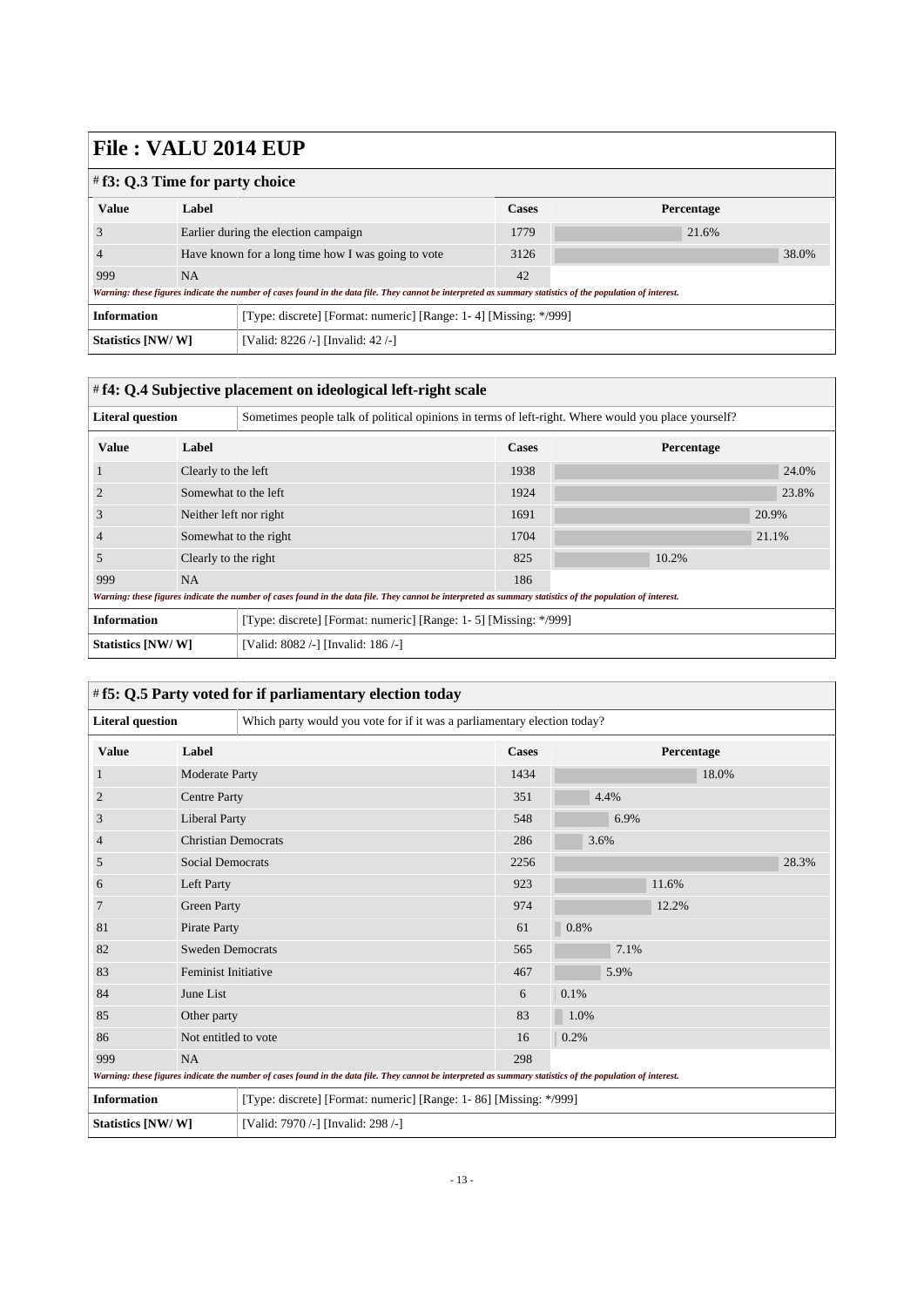<span id="page-13-0"></span>

| .                                                                                      |            |                                                                                                                                                             |      |            |  |  |
|----------------------------------------------------------------------------------------|------------|-------------------------------------------------------------------------------------------------------------------------------------------------------------|------|------------|--|--|
| # f6: Q.6 Trust in Swedish politicians                                                 |            |                                                                                                                                                             |      |            |  |  |
| <b>Literal question</b>                                                                |            | In general, how much trust do you have in Swedish politicians?                                                                                              |      |            |  |  |
| <b>Value</b>                                                                           | Label      |                                                                                                                                                             |      | Percentage |  |  |
|                                                                                        | Very high  |                                                                                                                                                             | 553  | 6.8%       |  |  |
|                                                                                        | Quite high |                                                                                                                                                             | 4593 | 56.3%      |  |  |
| 3                                                                                      | Quite low  |                                                                                                                                                             | 2455 | 30.1%      |  |  |
| $\overline{4}$                                                                         | Very low   |                                                                                                                                                             | 551  | 6.8%       |  |  |
| 999                                                                                    | <b>NA</b>  |                                                                                                                                                             | 116  |            |  |  |
|                                                                                        |            | Warning: these figures indicate the number of cases found in the data file. They cannot be interpreted as summary statistics of the population of interest. |      |            |  |  |
| <b>Information</b><br>[Type: discrete] [Format: numeric] [Range: 1-4] [Missing: */999] |            |                                                                                                                                                             |      |            |  |  |
| Statistics [NW/W]                                                                      |            | [Valid: 8152 /-] [Invalid: 116 /-]                                                                                                                          |      |            |  |  |

### <span id="page-13-1"></span># **f7: Q.7 Opinion on the Swedish EU membership**

| <b>Literal question</b>                                                                                                                                     |                                     | Do you think Sweden should leave the EU or remain a member of EU? |              |            |  |  |
|-------------------------------------------------------------------------------------------------------------------------------------------------------------|-------------------------------------|-------------------------------------------------------------------|--------------|------------|--|--|
| <b>Value</b>                                                                                                                                                | Label                               |                                                                   | <b>Cases</b> | Percentage |  |  |
|                                                                                                                                                             | Sweden should leave EU              |                                                                   | 1682         | 20.6%      |  |  |
|                                                                                                                                                             | Sweden should remain a member of EU |                                                                   | 5188         | 63.6%      |  |  |
|                                                                                                                                                             | No opinion                          |                                                                   | 1293         | 15.8%      |  |  |
| 999                                                                                                                                                         | NA.                                 |                                                                   |              |            |  |  |
| Warning: these figures indicate the number of cases found in the data file. They cannot be interpreted as summary statistics of the population of interest. |                                     |                                                                   |              |            |  |  |
| <b>Information</b>                                                                                                                                          |                                     | [Type: discrete] [Format: numeric] [Range: 1-3] [Missing: */999]  |              |            |  |  |
| Statistics [NW/W]                                                                                                                                           |                                     | [Valid: 8163 /-] [Invalid: 105 /-]                                |              |            |  |  |

<span id="page-13-2"></span>

| #f8: Q.8 Attitude towards the EU                                                                                                                            |                               |                                                   |              |            |       |       |
|-------------------------------------------------------------------------------------------------------------------------------------------------------------|-------------------------------|---------------------------------------------------|--------------|------------|-------|-------|
| <b>Literal question</b>                                                                                                                                     |                               | In general, what is your attitude towards the EU? |              |            |       |       |
| <b>Value</b>                                                                                                                                                | Label                         |                                                   | <b>Cases</b> | Percentage |       |       |
|                                                                                                                                                             | Very positive                 |                                                   | 767          | 9.4%       |       |       |
|                                                                                                                                                             | Rather positive               |                                                   | 3159         |            |       | 38.6% |
| 3                                                                                                                                                           | Neither positive nor negative |                                                   | 2132         |            | 26.0% |       |
| 4                                                                                                                                                           | Rather negative               |                                                   | 1473         |            | 18.0% |       |
| 5                                                                                                                                                           | Very negative                 |                                                   | 530          | 6.5%       |       |       |
| 6                                                                                                                                                           | No opinion                    |                                                   | 124          | 1.5%       |       |       |
| 999                                                                                                                                                         | <b>NA</b>                     |                                                   | 83           |            |       |       |
| Warning: these figures indicate the number of cases found in the data file. They cannot be interpreted as summary statistics of the population of interest. |                               |                                                   |              |            |       |       |
| <b>Information</b><br>[Type: discrete] [Format: numeric] [Range: 1- 6] [Missing: */999]                                                                     |                               |                                                   |              |            |       |       |
| Statistics [NW/W]                                                                                                                                           |                               | [Valid: 8185 /-] [Invalid: 83 /-]                 |              |            |       |       |

<span id="page-13-3"></span>

| $\#$ f9: Q.9 Opinion on EU developing into a federal state |               |                                                                                                                               |       |            |  |
|------------------------------------------------------------|---------------|-------------------------------------------------------------------------------------------------------------------------------|-------|------------|--|
| Literal question                                           |               | Do you think it would be positive or negative if the EU developed into a federal state, a kind of United States of<br>Europe? |       |            |  |
| <b>Value</b>                                               | Label         |                                                                                                                               | Cases | Percentage |  |
|                                                            | Very positive |                                                                                                                               | 331   | 4.1%       |  |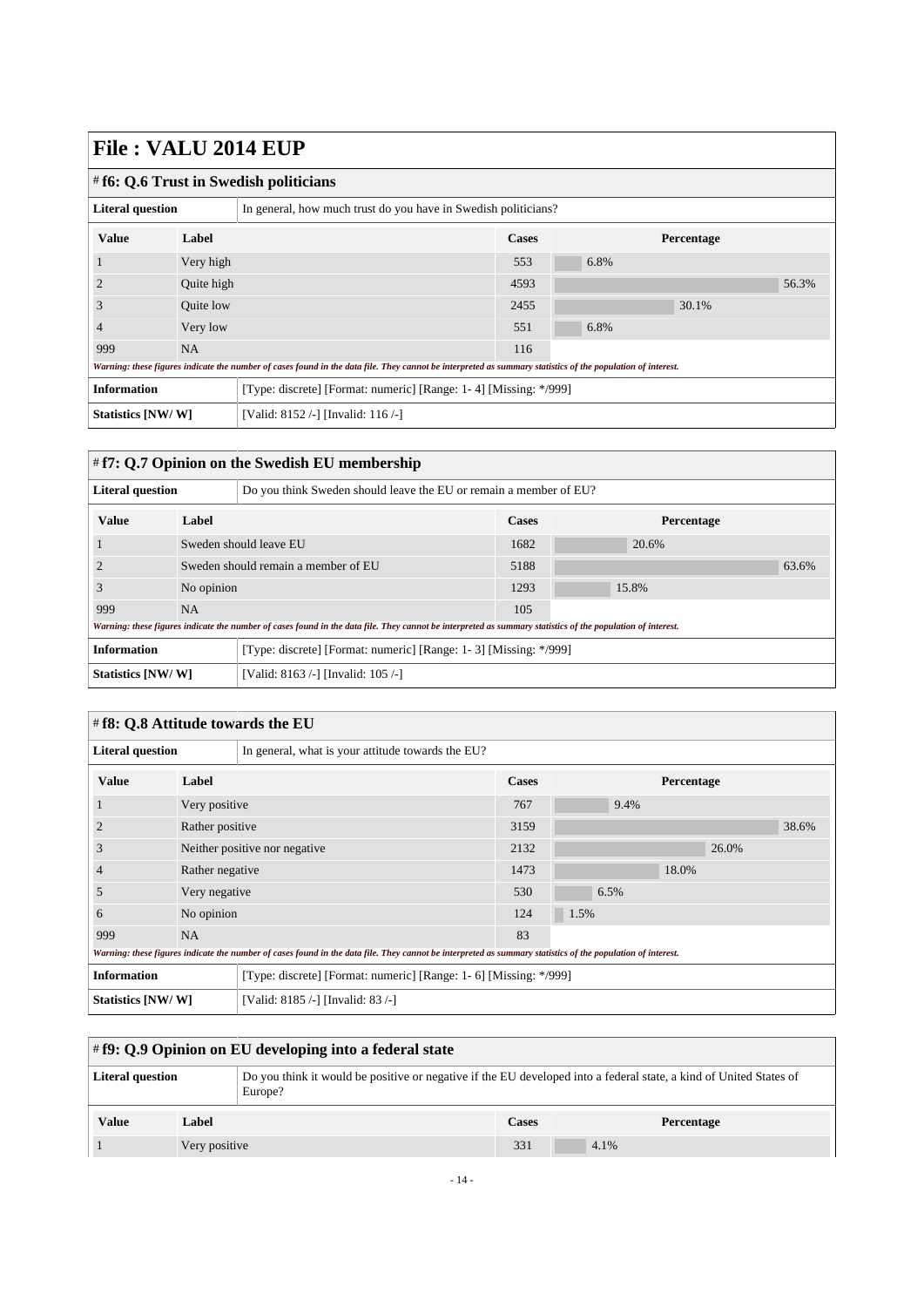| $\#$ f9: Q.9 Opinion on EU developing into a federal state                                                                                                  |                                |                                                                   |      |       |  |  |
|-------------------------------------------------------------------------------------------------------------------------------------------------------------|--------------------------------|-------------------------------------------------------------------|------|-------|--|--|
| <b>Value</b>                                                                                                                                                | Label                          | <b>Cases</b><br>Percentage                                        |      |       |  |  |
|                                                                                                                                                             | Rather positive                |                                                                   | 1137 | 14.1% |  |  |
|                                                                                                                                                             | Neither positive nor negative. |                                                                   | 2073 | 25.8% |  |  |
|                                                                                                                                                             | Rather negative                |                                                                   | 2349 | 29.2% |  |  |
|                                                                                                                                                             | Very negative                  |                                                                   | 2155 | 26.8% |  |  |
| 999                                                                                                                                                         | <b>NA</b>                      |                                                                   | 223  |       |  |  |
| Warning: these figures indicate the number of cases found in the data file. They cannot be interpreted as summary statistics of the population of interest. |                                |                                                                   |      |       |  |  |
| <b>Information</b>                                                                                                                                          |                                | [Type: discrete] [Format: numeric] [Range: 1- 5] [Missing: */999] |      |       |  |  |
| Statistics [NW/W]                                                                                                                                           |                                | [Valid: 8045 /-] [Invalid: 223 /-]                                |      |       |  |  |

### <span id="page-14-0"></span># **f10: Q.10 Gender**

| ---- <b>-</b> --- ------                                                               |           |                                                                                                                                                             |      |                   |  |
|----------------------------------------------------------------------------------------|-----------|-------------------------------------------------------------------------------------------------------------------------------------------------------------|------|-------------------|--|
| <b>Literal question</b>                                                                |           | Are you a woman or a man?                                                                                                                                   |      |                   |  |
| <b>Value</b>                                                                           | Label     |                                                                                                                                                             |      | <b>Percentage</b> |  |
|                                                                                        | Woman     |                                                                                                                                                             | 4091 | 51.4%             |  |
|                                                                                        | Man       |                                                                                                                                                             |      | 48.6%             |  |
| 999                                                                                    | <b>NA</b> |                                                                                                                                                             | 304  |                   |  |
|                                                                                        |           | Warning: these figures indicate the number of cases found in the data file. They cannot be interpreted as summary statistics of the population of interest. |      |                   |  |
| <b>Information</b><br>[Type: discrete] [Format: numeric] [Range: 1-2] [Missing: */999] |           |                                                                                                                                                             |      |                   |  |
| Statistics [NW/W]<br>[Valid: 7964 /-] [Invalid: 304 /-]                                |           |                                                                                                                                                             |      |                   |  |

<span id="page-14-1"></span>

| #f11: Q.11 Year of birth |       |                          |                |            |  |
|--------------------------|-------|--------------------------|----------------|------------|--|
| <b>Literal question</b>  |       | What year were you born? |                |            |  |
| <b>Value</b>             | Label |                          | <b>Cases</b>   | Percentage |  |
| 1914                     | 1914  |                          | $\mathfrak{Z}$ | 0.0%       |  |
| 1915                     | 1915  |                          | $\mathbf{1}$   | 0.0%       |  |
| 1919                     | 1919  |                          | 5              | 0.1%       |  |
| 1920                     | 1920  |                          | $\mathbf{1}$   | 0.0%       |  |
| 1921                     | 1921  |                          | 5              | $0.1\%$    |  |
| 1922                     | 1922  |                          | 3              | 0.0%       |  |
| 1923                     | 1923  |                          | 6              | 0.1%       |  |
| 1924                     | 1924  |                          | $\sqrt{5}$     | 0.1%       |  |
| 1925                     | 1925  |                          | 6              | 0.1%       |  |
| 1926                     | 1926  |                          | 13             | 0.2%       |  |
| 1927                     | 1927  |                          | $\sqrt{5}$     | $0.1\%$    |  |
| 1928                     | 1928  |                          | 10             | 0.1%       |  |
| 1929                     | 1929  |                          | 20             | 0.2%       |  |
| 1930                     | 1930  |                          | 23             | $0.3\%$    |  |
| 1931                     | 1931  |                          | 26             | 0.3%       |  |
| 1932                     | 1932  |                          | 37             | 0.5%       |  |
| 1933                     | 1933  |                          | 37             | $0.5\%$    |  |
| 1934                     | 1934  |                          | 56             | 0.7%       |  |
| 1935                     | 1935  |                          | $51\,$         | $0.6\%$    |  |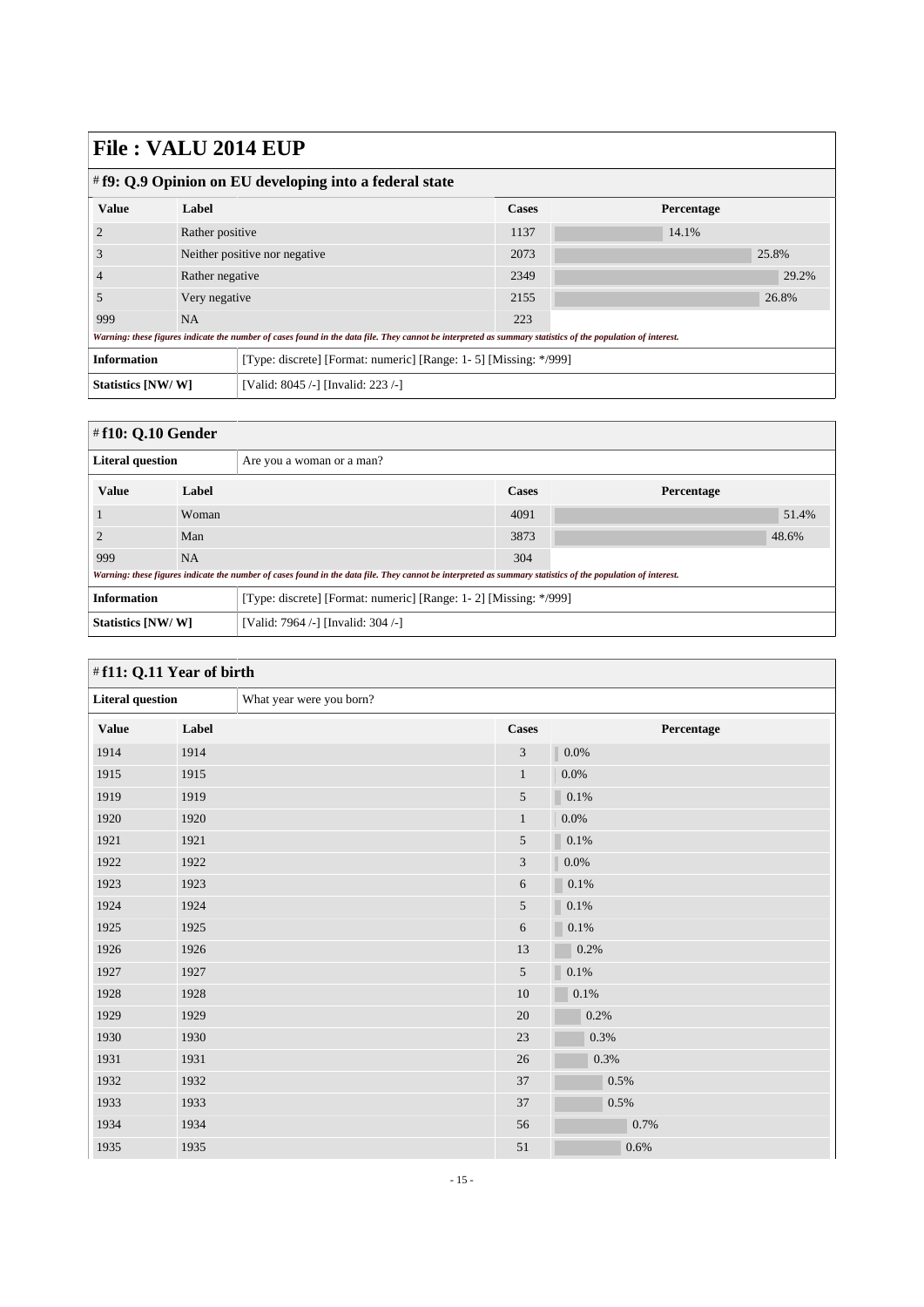| <b>Value</b> | Label | <b>Cases</b> | Percentage |
|--------------|-------|--------------|------------|
| 1936         | 1936  | $46\,$       | 0.6%       |
| 1937         | 1937  | 74           | 0.9%       |
| 1938         | 1938  | $76\,$       | $0.9\%$    |
| 1939         | 1939  | $80\,$       | 1.0%       |
| 1940         | 1940  | $\bf{97}$    | 1.2%       |
| 1941         | 1941  | 94           | 1.2%       |
| 1942         | 1942  | 117          | 1.4%       |
| 1943         | 1943  | 150          | 1.8%       |
| 1944         | 1944  | 139          | 1.7%       |
| 1945         | 1945  | 173          | 2.1%       |
| 1946         | 1946  | 164          | 2.0%       |
| 1947         | 1947  | 154          | 1.9%       |
| 1948         | 1948  | 152          | $1.9\%$    |
| 1949         | 1949  | 151          | 1.9%       |
| 1950         | 1950  | 140          | 1.7%       |
| 1951         | 1951  | 137          | 1.7%       |
| 1952         | 1952  | 124          | 1.5%       |
| 1953         | 1953  | 126          | 1.6%       |
| 1954         | 1954  | 147          | 1.8%       |
| 1955         | 1955  | 134          | 1.7%       |
| 1956         | 1956  | 161          | 2.0%       |
| 1957         | 1957  | 139          | 1.7%       |
| 1958         | 1958  | 134          | 1.7%       |
| 1959         | 1959  | 125          | 1.5%       |
| 1960         | 1960  | 116          | 1.4%       |
| 1961         | 1961  | 134          | 1.7%       |
| 1962         | 1962  | 136          | 1.7%       |
| 1963         | 1963  | 125          | 1.5%       |
| 1964         | 1964  | 151          | 1.9%       |
| 1965         | 1965  | 116          | 1.4%       |
| 1966         | 1966  | 123          | 1.5%       |
| 1967         | 1967  | 113          | 1.4%       |
| 1968         | 1968  | 120          | 1.5%       |
| 1969         | 1969  | 120          | 1.5%       |
| 1970         | 1970  | 118          | 1.5%       |
| 1971         | 1971  | 125          | 1.5%       |
| 1972         | 1972  | 111          | 1.4%       |
| 1973         | 1973  | 140          | 1.7%       |
| 1974         | 1974  | 106          | 1.3%       |
| 1975         | 1975  | 111          | 1.4%       |
| 1976         | 1976  | 110          | 1.4%       |
| 1977         | 1977  | 129          | $1.6\%$    |
| 1978         | 1978  | 132          | 1.6%       |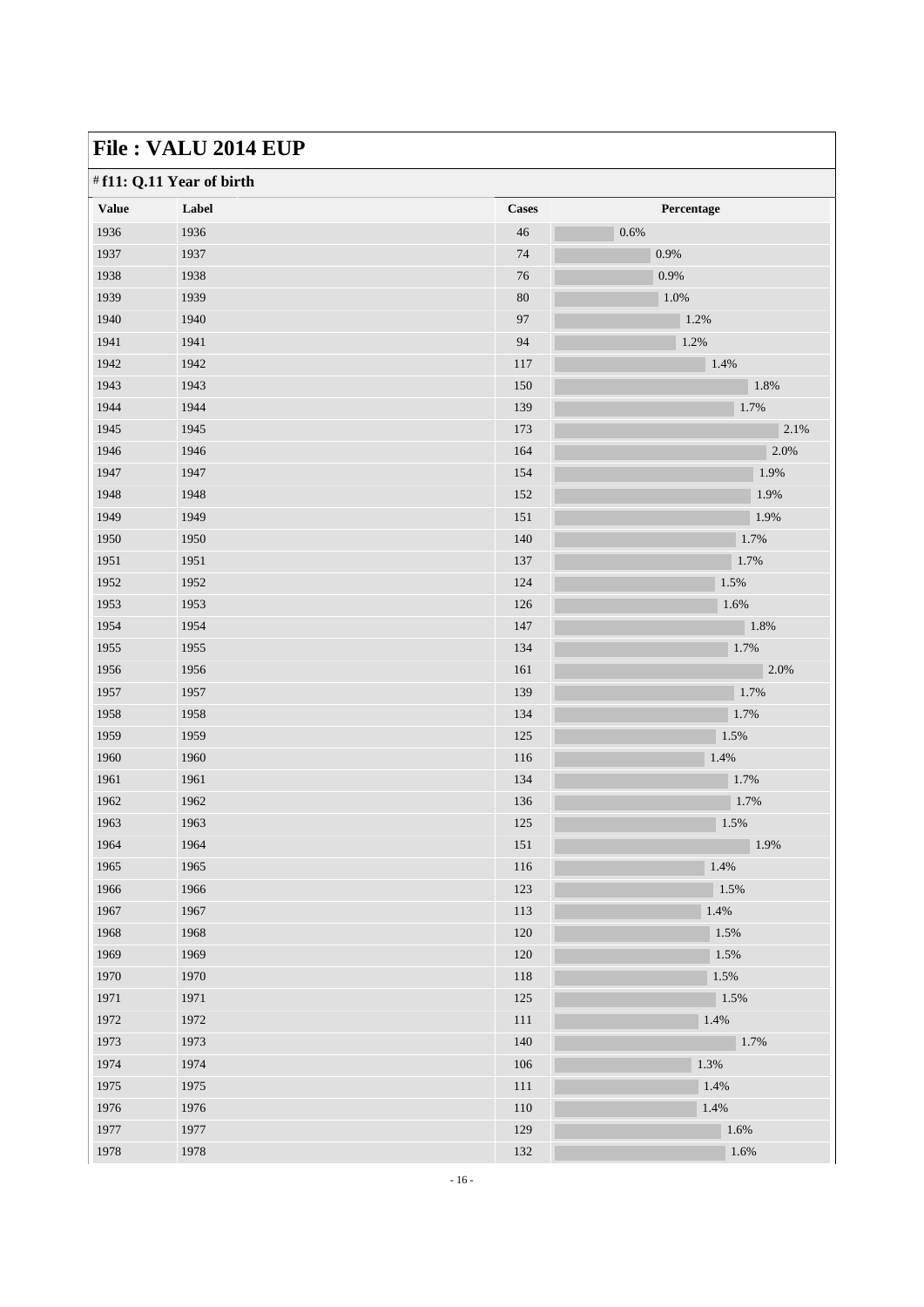| #f11: Q.11 Year of birth                                |       |                                                                                                                                                             |              |            |      |  |
|---------------------------------------------------------|-------|-------------------------------------------------------------------------------------------------------------------------------------------------------------|--------------|------------|------|--|
| Value                                                   | Label |                                                                                                                                                             | <b>Cases</b> | Percentage |      |  |
| 1979                                                    | 1979  |                                                                                                                                                             | 126          |            | 1.6% |  |
| 1980                                                    | 1980  |                                                                                                                                                             | 151          |            | 1.9% |  |
| 1981                                                    | 1981  |                                                                                                                                                             | 150          |            | 1.8% |  |
| 1982                                                    | 1982  |                                                                                                                                                             | 163          |            | 2.0% |  |
| 1983                                                    | 1983  |                                                                                                                                                             | 157          |            | 1.9% |  |
| 1984                                                    | 1984  |                                                                                                                                                             | 137          |            | 1.7% |  |
| 1985                                                    | 1985  |                                                                                                                                                             | 169          |            | 2.1% |  |
| 1986                                                    | 1986  |                                                                                                                                                             | 139          |            | 1.7% |  |
| 1987                                                    | 1987  |                                                                                                                                                             | 166          |            | 2.0% |  |
| 1988                                                    | 1988  |                                                                                                                                                             | 170          |            | 2.1% |  |
| 1989                                                    | 1989  |                                                                                                                                                             | 141          |            | 1.7% |  |
| 1990                                                    | 1990  |                                                                                                                                                             | 130          |            | 1.6% |  |
| 1991                                                    | 1991  |                                                                                                                                                             | 131          |            | 1.6% |  |
| 1992                                                    | 1992  |                                                                                                                                                             | 125          |            | 1.5% |  |
| 1993                                                    | 1993  |                                                                                                                                                             | 109          |            | 1.3% |  |
| 1994                                                    | 1994  |                                                                                                                                                             | 125          |            | 1.5% |  |
| 1995                                                    | 1995  |                                                                                                                                                             | 106          | 1.3%       |      |  |
| 1996                                                    | 1996  |                                                                                                                                                             |              | 0.5%       |      |  |
| 999                                                     | NA    |                                                                                                                                                             | 148          |            |      |  |
|                                                         |       | Warning: these figures indicate the number of cases found in the data file. They cannot be interpreted as summary statistics of the population of interest. |              |            |      |  |
| <b>Information</b>                                      |       | [Type: continuous] [Format: numeric] [Range: 1914- 1996] [Missing: */999]                                                                                   |              |            |      |  |
| Statistics [NW/W]<br>[Valid: 8120 /-] [Invalid: 148 /-] |       |                                                                                                                                                             |              |            |      |  |

#### <span id="page-16-0"></span># **f12: Q.12 Swedish citizen Literal question** Are you a citizen of Sweden? **Value Label Cases Percentage**  $1 \text{ Yes}$  98.2% 98.2% 2 No  $N_0$  141 1.8% 999 NA 214 *Warning: these figures indicate the number of cases found in the data file. They cannot be interpreted as summary statistics of the population of interest.* **Information** [Type: discrete] [Format: numeric] [Range: 1-2] [Missing: \*/999] **Statistics [NW/ W]** [Valid: 8054 /-] [Invalid: 214 /-]

#### <span id="page-16-1"></span># **f13: Q.13 Area/country of upbringing: Yourself**

| <b>Literal question</b> |                      | Where did you, your father and your mother for the most part live as a child? - Yourself |      |            |       |  |
|-------------------------|----------------------|------------------------------------------------------------------------------------------|------|------------|-------|--|
| <b>Value</b>            | Label                |                                                                                          |      | Percentage |       |  |
|                         |                      | Rural area in Sweden                                                                     |      | 21.6%      |       |  |
|                         | Village in Sweden    |                                                                                          | 2560 |            | 31.8% |  |
|                         | City/town in Sweden  |                                                                                          | 1968 |            | 24.4% |  |
|                         |                      | Stockholm, Gothenburg, Malmö                                                             |      |            | 17.0% |  |
|                         | Other Nordic country |                                                                                          | 82   | 1.0%       |       |  |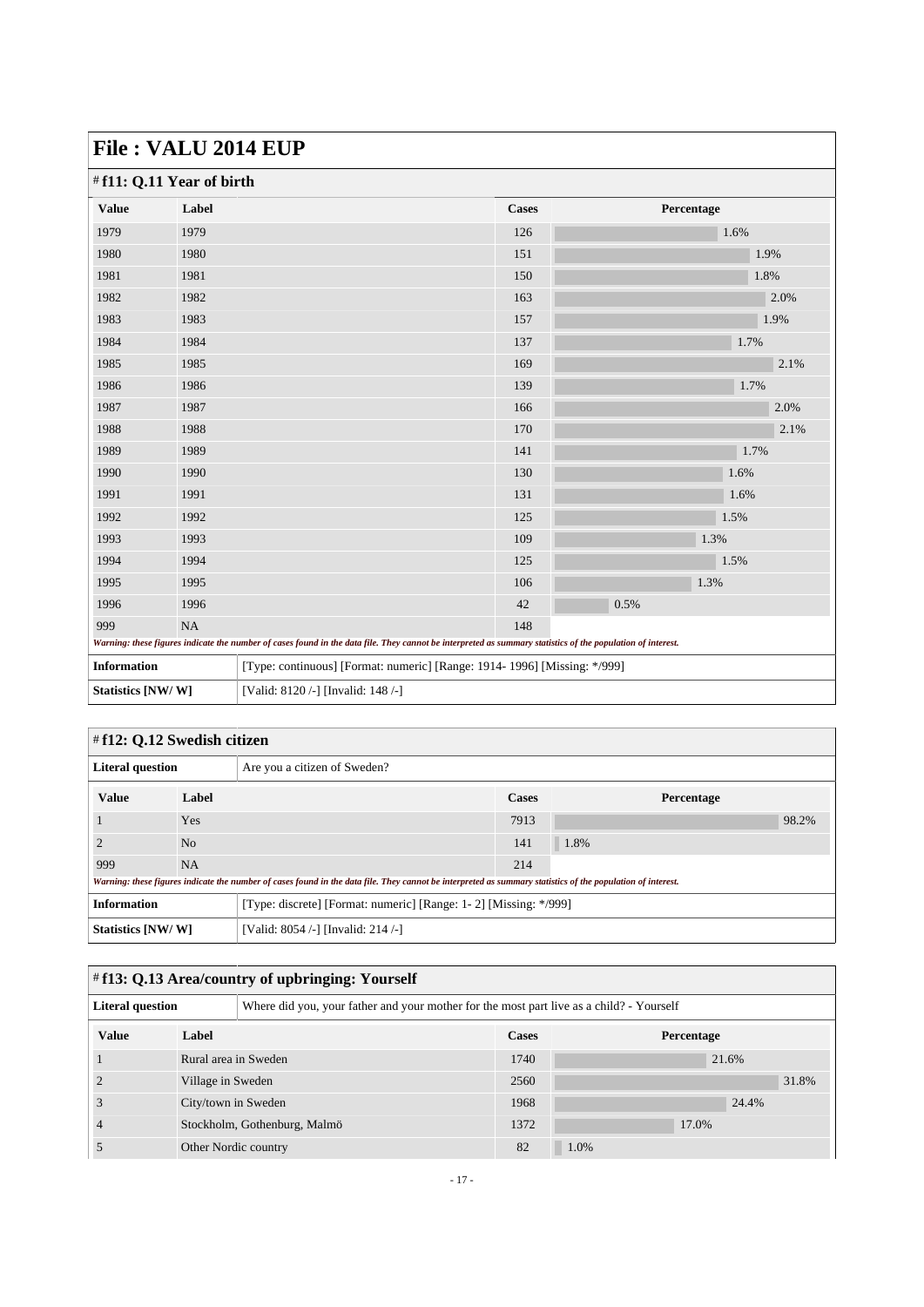| $\#$ f13: Q.13 Area/country of upbringing: Yourself                                                                                                         |                        |                                                                  |              |            |  |  |
|-------------------------------------------------------------------------------------------------------------------------------------------------------------|------------------------|------------------------------------------------------------------|--------------|------------|--|--|
| <b>Value</b>                                                                                                                                                | Label                  |                                                                  | <b>Cases</b> | Percentage |  |  |
| $\mathbf{a}$                                                                                                                                                | Other European country |                                                                  | 159          | 2.0%       |  |  |
|                                                                                                                                                             | Non-European country   |                                                                  | 170          | 2.1%       |  |  |
| 999                                                                                                                                                         | NA.                    |                                                                  | 217          |            |  |  |
| Warning: these figures indicate the number of cases found in the data file. They cannot be interpreted as summary statistics of the population of interest. |                        |                                                                  |              |            |  |  |
| <b>Information</b>                                                                                                                                          |                        | [Type: discrete] [Format: numeric] [Range: 1-7] [Missing: */999] |              |            |  |  |
| Statistics [NW/W]                                                                                                                                           |                        | [Valid: 8051 /-] [Invalid: 217 /-]                               |              |            |  |  |

<span id="page-17-0"></span>

| #f14: Q.14 Area/country of upbringing: Your father                                                                                                          |                              |                                                                                             |              |            |       |  |
|-------------------------------------------------------------------------------------------------------------------------------------------------------------|------------------------------|---------------------------------------------------------------------------------------------|--------------|------------|-------|--|
| <b>Literal question</b>                                                                                                                                     |                              | Where did you, your father and your mother for the most part live as a child? - Your father |              |            |       |  |
| <b>Value</b>                                                                                                                                                | Label                        |                                                                                             | <b>Cases</b> | Percentage |       |  |
|                                                                                                                                                             | Rural area in Sweden         |                                                                                             | 2396         |            | 30.4% |  |
|                                                                                                                                                             | Village in Sweden            |                                                                                             | 2122         |            | 26.9% |  |
| 3                                                                                                                                                           | City/town in Sweden          |                                                                                             | 1526         |            | 19.4% |  |
|                                                                                                                                                             | Stockholm, Gothenburg, Malmö |                                                                                             | 1016         | 12.9%      |       |  |
| C                                                                                                                                                           | Other Nordic country         |                                                                                             | 203          | 2.6%       |       |  |
| 6                                                                                                                                                           |                              | Other European country                                                                      | 323          | 4.1%       |       |  |
|                                                                                                                                                             |                              | Non-European country                                                                        | 289          | 3.7%       |       |  |
| 999                                                                                                                                                         | <b>NA</b>                    |                                                                                             | 393          |            |       |  |
| Warning: these figures indicate the number of cases found in the data file. They cannot be interpreted as summary statistics of the population of interest. |                              |                                                                                             |              |            |       |  |
| <b>Information</b><br>[Type: discrete] [Format: numeric] [Range: 1-7] [Missing: */999]                                                                      |                              |                                                                                             |              |            |       |  |
| Statistics [NW/W]                                                                                                                                           |                              | [Valid: 7875 /-] [Invalid: 393 /-]                                                          |              |            |       |  |

### <span id="page-17-1"></span># **f15: Q.15 Area/country of upbringing: Your mother**

| <b>Literal question</b> |                                                                                                                                                             | Where did you, your father and your mother for the most part live as a child? - Your mother |       |            |  |  |  |
|-------------------------|-------------------------------------------------------------------------------------------------------------------------------------------------------------|---------------------------------------------------------------------------------------------|-------|------------|--|--|--|
| <b>Value</b>            | Label                                                                                                                                                       |                                                                                             | Cases | Percentage |  |  |  |
|                         | Rural area in Sweden                                                                                                                                        |                                                                                             | 2342  | 29.7%      |  |  |  |
|                         | Village in Sweden                                                                                                                                           |                                                                                             | 2160  | 27.4%      |  |  |  |
| 3                       | City/town in Sweden                                                                                                                                         |                                                                                             | 1505  | 19.1%      |  |  |  |
| 4                       | Stockholm, Gothenburg, Malmö                                                                                                                                |                                                                                             | 1004  | 12.7%      |  |  |  |
| 5                       | Other Nordic country                                                                                                                                        |                                                                                             | 297   | 3.8%       |  |  |  |
| 6                       |                                                                                                                                                             | Other European country                                                                      | 298   | 3.8%       |  |  |  |
|                         |                                                                                                                                                             | Non-European country                                                                        | 277   | 3.5%       |  |  |  |
| 999                     | <b>NA</b>                                                                                                                                                   |                                                                                             | 385   |            |  |  |  |
|                         | Warning: these figures indicate the number of cases found in the data file. They cannot be interpreted as summary statistics of the population of interest. |                                                                                             |       |            |  |  |  |
| <b>Information</b>      |                                                                                                                                                             | [Type: discrete] [Format: numeric] [Range: 1-7] [Missing: */999]                            |       |            |  |  |  |
| Statistics [NW/W]       |                                                                                                                                                             | [Valid: 7883 /-] [Invalid: 385 /-]                                                          |       |            |  |  |  |

<span id="page-17-2"></span>

| $\#f16: Q.16$ Educational attainment |                         |  |  |
|--------------------------------------|-------------------------|--|--|
| Literal question                     | What is your education? |  |  |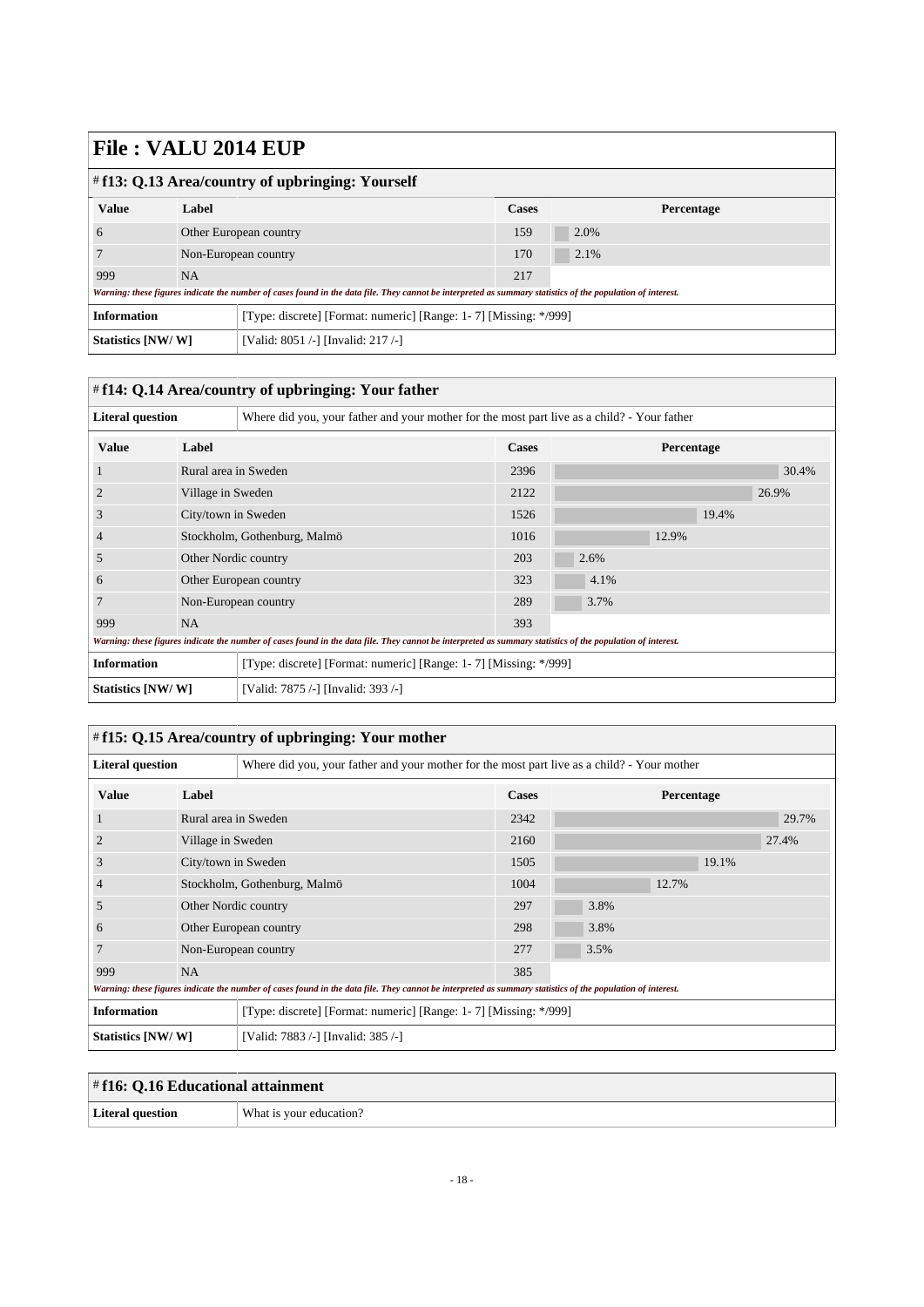## $\frac{1}{4}$ **f16**:  $\Omega$  16 Educational attain

| # f16: 0.16 Educational attainment                                                      |                                                                         |                                                                                                                                                             |              |            |  |  |
|-----------------------------------------------------------------------------------------|-------------------------------------------------------------------------|-------------------------------------------------------------------------------------------------------------------------------------------------------------|--------------|------------|--|--|
| <b>Value</b>                                                                            | Label                                                                   |                                                                                                                                                             | <b>Cases</b> | Percentage |  |  |
|                                                                                         |                                                                         | Not completed compulsory school (grades 1-9 or equivalent)                                                                                                  | 194          | 2.4%       |  |  |
|                                                                                         |                                                                         | Compulsory school (grades 1-9 or equivalent)                                                                                                                | 895          | 11.1%      |  |  |
| 3                                                                                       | folkhögskola)                                                           | Degree from upper-secondary school, folk high school (SW:                                                                                                   | 1972         | 24.5%      |  |  |
| $\overline{4}$                                                                          | Post upper-secondary education, not university or university<br>college |                                                                                                                                                             | 841          | 10.4%      |  |  |
| 5                                                                                       |                                                                         | Studies at/degree from university/university college                                                                                                        | 3917         | 48.7%      |  |  |
| 6                                                                                       |                                                                         | Postgraduate studies/third cycle degree                                                                                                                     | 232          | 2.9%       |  |  |
| 999                                                                                     | <b>NA</b>                                                               |                                                                                                                                                             | 217          |            |  |  |
|                                                                                         |                                                                         | Warning: these figures indicate the number of cases found in the data file. They cannot be interpreted as summary statistics of the population of interest. |              |            |  |  |
| <b>Information</b><br>[Type: discrete] [Format: numeric] [Range: 1- 6] [Missing: */999] |                                                                         |                                                                                                                                                             |              |            |  |  |
| [Valid: 8051 /-] [Invalid: 217 /-]<br>Statistics [NW/W]                                 |                                                                         |                                                                                                                                                             |              |            |  |  |

#### <span id="page-18-0"></span># **f17: Q.17 Satisfaction with democracy in Sweden**

| <b>Literal question</b> |                                                                                                                                                             | On the whole, are you very satisfied, fairly satisfied, not especially satisfied or not at all satisfied with the way<br>democracy works? - In Sweden |              |            |       |  |  |
|-------------------------|-------------------------------------------------------------------------------------------------------------------------------------------------------------|-------------------------------------------------------------------------------------------------------------------------------------------------------|--------------|------------|-------|--|--|
| <b>Value</b>            | Label                                                                                                                                                       |                                                                                                                                                       | <b>Cases</b> | Percentage |       |  |  |
|                         | Very satisfied                                                                                                                                              |                                                                                                                                                       | 2079         | 25.6%      |       |  |  |
|                         | Rather satisfied                                                                                                                                            |                                                                                                                                                       | 4764         |            | 58.6% |  |  |
| 3                       | Not particularly satisfied                                                                                                                                  |                                                                                                                                                       | 1024         | 12.6%      |       |  |  |
| $\overline{4}$          | Not at all satisfied                                                                                                                                        |                                                                                                                                                       | 263          | 3.2%       |       |  |  |
| 999                     | <b>NA</b>                                                                                                                                                   |                                                                                                                                                       | 138          |            |       |  |  |
|                         | Warning: these figures indicate the number of cases found in the data file. They cannot be interpreted as summary statistics of the population of interest. |                                                                                                                                                       |              |            |       |  |  |
| <b>Information</b>      |                                                                                                                                                             | [Type: discrete] [Format: numeric] [Range: 1-4] [Missing: */999]                                                                                      |              |            |       |  |  |
| Statistics [NW/W]       |                                                                                                                                                             | [Valid: 8130 /-] [Invalid: 138 /-]                                                                                                                    |              |            |       |  |  |

<span id="page-18-1"></span>

| # f18: Q.18 Satisfaction with democracy in the European Union |                      |                                                                                                                                                                   |              |            |       |  |  |
|---------------------------------------------------------------|----------------------|-------------------------------------------------------------------------------------------------------------------------------------------------------------------|--------------|------------|-------|--|--|
| <b>Literal question</b>                                       |                      | On the whole, are you very satisfied, fairly satisfied, not especially satisfied or not at all satisfied with the way<br>democracy works? - In the European Union |              |            |       |  |  |
| <b>Value</b>                                                  | Label                |                                                                                                                                                                   | <b>Cases</b> | Percentage |       |  |  |
|                                                               | Very satisfied       |                                                                                                                                                                   | 322          | 4.3%       |       |  |  |
|                                                               | Rather satisfied     |                                                                                                                                                                   | 3370         |            | 44.7% |  |  |
| 3                                                             |                      | Not particularly satisfied                                                                                                                                        | 3064         |            | 40.6% |  |  |
| $\overline{4}$                                                | Not at all satisfied |                                                                                                                                                                   | 788          | 10.4%      |       |  |  |
| 999                                                           | <b>NA</b>            |                                                                                                                                                                   | 724          |            |       |  |  |
|                                                               |                      | Warning: these figures indicate the number of cases found in the data file. They cannot be interpreted as summary statistics of the population of interest.       |              |            |       |  |  |
| <b>Information</b>                                            |                      | [Type: discrete] [Format: numeric] [Range: 1-4] [Missing: */999]                                                                                                  |              |            |       |  |  |
| Statistics [NW/W]                                             |                      | [Valid: 7544 /-] [Invalid: 724 /-]                                                                                                                                |              |            |       |  |  |

<span id="page-18-2"></span>

| $\#$ f19: Q.19 Employment sector |                                                                             |  |  |  |
|----------------------------------|-----------------------------------------------------------------------------|--|--|--|
| Literal question                 | Are/were you employed by the state, local government or a private employer? |  |  |  |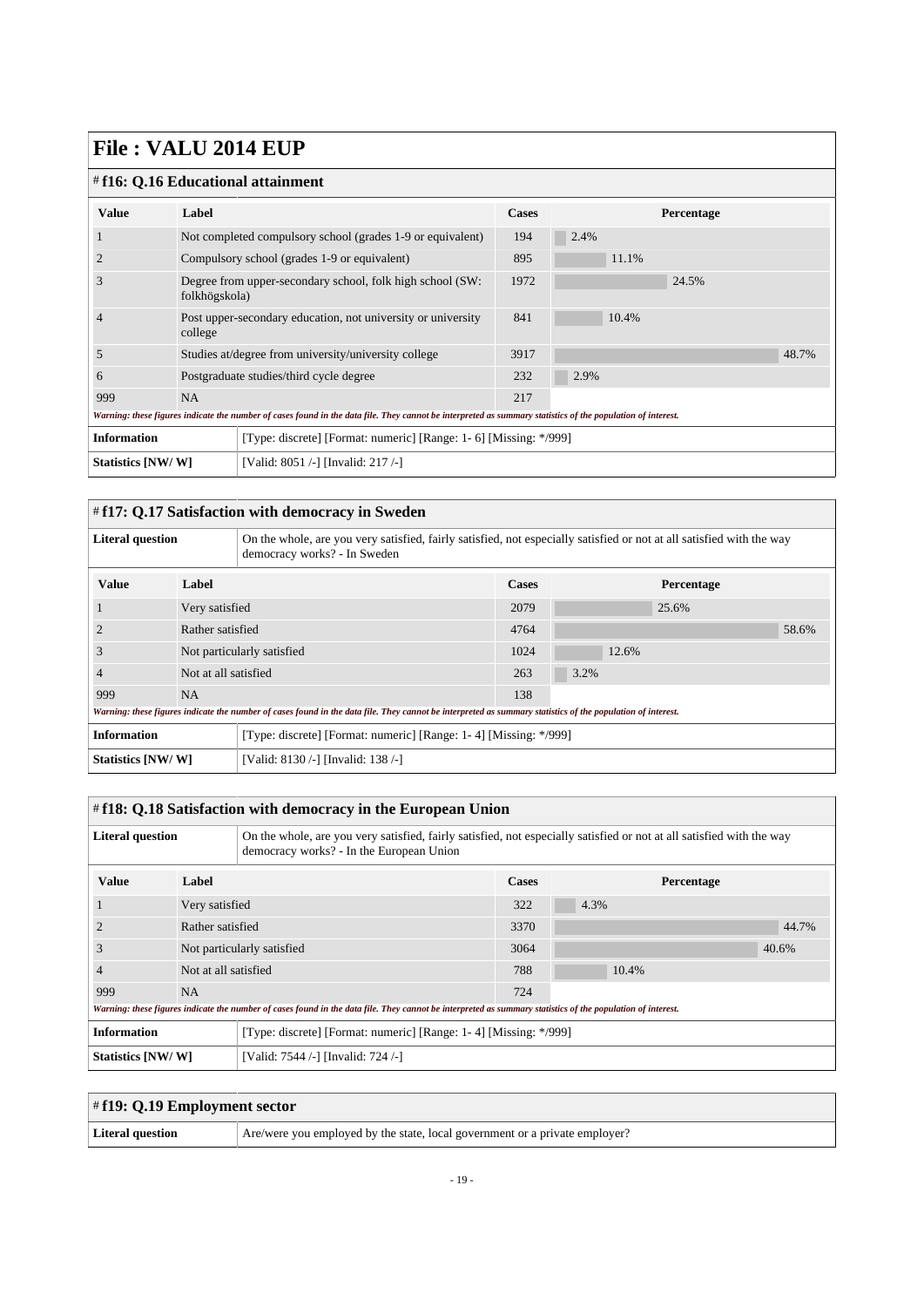| 1 11V • • 1 11J V 2 1V 1 1 1 1 V 1 |                           |                                                                                                                                                             |       |       |            |       |
|------------------------------------|---------------------------|-------------------------------------------------------------------------------------------------------------------------------------------------------------|-------|-------|------------|-------|
| $\#$ f19: Q.19 Employment sector   |                           |                                                                                                                                                             |       |       |            |       |
| <b>Value</b>                       | Label                     |                                                                                                                                                             | Cases |       | Percentage |       |
|                                    | <b>State</b>              |                                                                                                                                                             | 1168  | 14.9% |            |       |
|                                    | Local/regional government |                                                                                                                                                             | 2359  |       | 30.2%      |       |
| 3                                  | Private                   |                                                                                                                                                             | 4027  |       |            | 51.5% |
| 4                                  | Never had paid work       |                                                                                                                                                             | 263   | 3.4%  |            |       |
| 999                                | <b>NA</b>                 |                                                                                                                                                             | 451   |       |            |       |
|                                    |                           | Warning: these figures indicate the number of cases found in the data file. They cannot be interpreted as summary statistics of the population of interest. |       |       |            |       |
| <b>Information</b>                 |                           | [Type: discrete] [Format: numeric] [Range: 1-4] [Missing: */999]                                                                                            |       |       |            |       |
| Statistics [NW/W]                  |                           | [Valid: 7817 /-] [Invalid: 451 /-]                                                                                                                          |       |       |            |       |

#### <span id="page-19-0"></span># **f20: Q.20 Labour market situation**

| <b>Literal question</b><br>Which of these groups do you belong to?                     |                                                |                                                                                                                                                             |              |            |       |
|----------------------------------------------------------------------------------------|------------------------------------------------|-------------------------------------------------------------------------------------------------------------------------------------------------------------|--------------|------------|-------|
| <b>Value</b>                                                                           | Label                                          |                                                                                                                                                             | <b>Cases</b> | Percentage |       |
|                                                                                        |                                                | Gainfully employed (including on sick leave, parental leave)                                                                                                | 4586         |            | 58.5% |
| $\overline{2}$                                                                         |                                                | Participating in labour market policy measures                                                                                                              | 216          | 2.8%       |       |
| 3                                                                                      | Unemployed                                     |                                                                                                                                                             | 233          | 3.0%       |       |
| $\overline{4}$                                                                         | Old age/early retirement contractual pensioner |                                                                                                                                                             | 1840         | 23.5%      |       |
| 5                                                                                      |                                                | Have sickness/activity compensation                                                                                                                         | 164          | 2.1%       |       |
| 6                                                                                      | Homeworker                                     |                                                                                                                                                             | 55           | 0.7%       |       |
|                                                                                        | Student                                        |                                                                                                                                                             | 748          | 9.5%       |       |
| 999                                                                                    | <b>NA</b>                                      |                                                                                                                                                             | 426          |            |       |
|                                                                                        |                                                | Warning: these figures indicate the number of cases found in the data file. They cannot be interpreted as summary statistics of the population of interest. |              |            |       |
| <b>Information</b><br>[Type: discrete] [Format: numeric] [Range: 1-7] [Missing: */999] |                                                |                                                                                                                                                             |              |            |       |
| Statistics [NW/W]<br>[Valid: 7842 /-] [Invalid: 426 /-]                                |                                                |                                                                                                                                                             |              |            |       |

### <span id="page-19-1"></span># **f21: Q.21 Current or previous occupational group**

| <b>Literal question</b> |                                            | Which of these occupational groups do you/did you belong to?                                                                                                |              |            |       |  |  |
|-------------------------|--------------------------------------------|-------------------------------------------------------------------------------------------------------------------------------------------------------------|--------------|------------|-------|--|--|
| <b>Value</b>            | Label                                      |                                                                                                                                                             | <b>Cases</b> | Percentage |       |  |  |
| $\mathbf{I}$            | White-collar worker                        |                                                                                                                                                             | 2891         |            | 36.8% |  |  |
| $\overline{2}$          |                                            | White-collar worker with supervisory status                                                                                                                 | 1048         | 13.3%      |       |  |  |
| 3                       |                                            | White-collar worker in a senior leadership position                                                                                                         | 527          | 6.7%       |       |  |  |
| $\overline{4}$          | Blue-collar worker                         |                                                                                                                                                             | 2192         |            | 27.9% |  |  |
| 5                       | Blue-collar worker with supervisory status |                                                                                                                                                             | 345          | 4.4%       |       |  |  |
| $\mathfrak b$           | Farmer                                     |                                                                                                                                                             | 42           | 0.5%       |       |  |  |
| 7                       |                                            | Self-employed: no employees                                                                                                                                 | 306          | 3.9%       |       |  |  |
| 81                      |                                            | Self-employed: one or more employees                                                                                                                        | 257          | 3.3%       |       |  |  |
| 82                      | Never had paid work                        |                                                                                                                                                             | 249          | 3.2%       |       |  |  |
| 999                     | <b>NA</b>                                  |                                                                                                                                                             | 411          |            |       |  |  |
|                         |                                            | Warning: these figures indicate the number of cases found in the data file. They cannot be interpreted as summary statistics of the population of interest. |              |            |       |  |  |
| <b>Information</b>      |                                            | [Type: discrete] [Format: numeric] [Range: 1-82] [Missing: */999]                                                                                           |              |            |       |  |  |
| Statistics [NW/W]       |                                            | [Valid: 7857 /-] [Invalid: 411 /-]                                                                                                                          |              |            |       |  |  |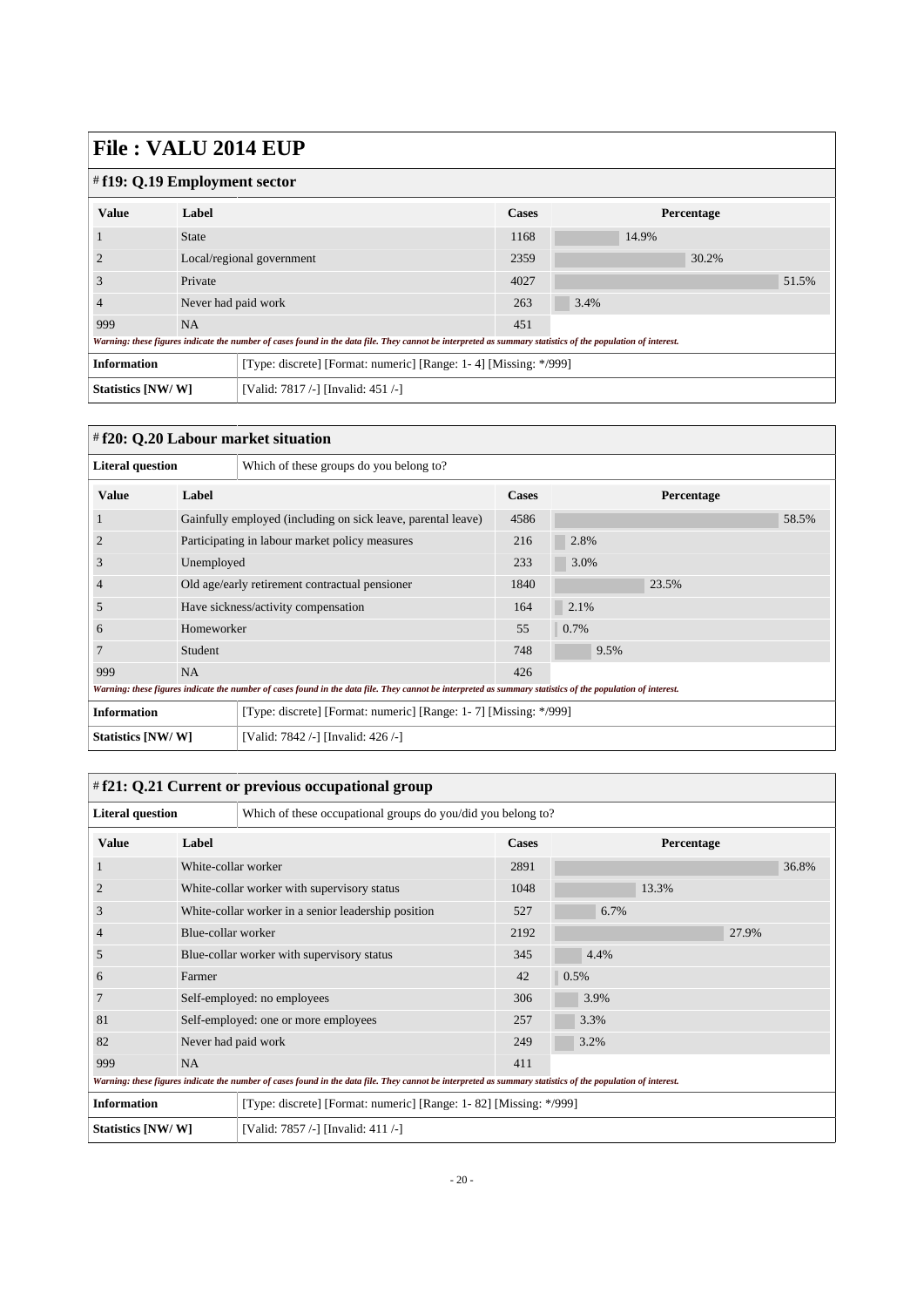<span id="page-20-0"></span>

| 1 110   TILLO 201   DOI       |                   |                                                                                                                                                             |              |            |       |  |
|-------------------------------|-------------------|-------------------------------------------------------------------------------------------------------------------------------------------------------------|--------------|------------|-------|--|
| $#f22: Q.22$ Union membership |                   |                                                                                                                                                             |              |            |       |  |
| <b>Literal question</b>       |                   | Are you a member in a trade/labour union?                                                                                                                   |              |            |       |  |
| <b>Value</b>                  | Label             |                                                                                                                                                             | <b>Cases</b> | Percentage |       |  |
|                               | Yes, a LO union   |                                                                                                                                                             | 1629         | 20.9%      |       |  |
| $\overline{2}$                | Yes, a TCO union  |                                                                                                                                                             | 1332         | 17.1%      |       |  |
| 3                             | Yes, a SACO union |                                                                                                                                                             | 1295         | 16.7%      |       |  |
| $\overline{4}$                | N <sub>o</sub>    |                                                                                                                                                             | 3520         |            | 45.3% |  |
| 999                           | <b>NA</b>         |                                                                                                                                                             | 492          |            |       |  |
|                               |                   | Warning: these figures indicate the number of cases found in the data file. They cannot be interpreted as summary statistics of the population of interest. |              |            |       |  |
| <b>Information</b>            |                   | [Type: discrete] [Format: numeric] [Range: 1-4] [Missing: */999]                                                                                            |              |            |       |  |
| Statistics [NW/W]             |                   | [Valid: 7776 /-] [Invalid: 492 /-]                                                                                                                          |              |            |       |  |

<span id="page-20-1"></span>

| #f23: Q.23 Church/communion attendance |                          |                                                                                                                                                             |      |            |       |       |  |
|----------------------------------------|--------------------------|-------------------------------------------------------------------------------------------------------------------------------------------------------------|------|------------|-------|-------|--|
| <b>Literal question</b>                |                          | How often do you usually attend a service or a meeting in a church/communion?                                                                               |      |            |       |       |  |
| <b>Value</b>                           | Label                    |                                                                                                                                                             |      | Percentage |       |       |  |
|                                        | At least once a month    |                                                                                                                                                             | 648  | 8.0%       |       |       |  |
|                                        | A couple of times a year |                                                                                                                                                             | 1321 | 16.4%      |       |       |  |
| 3                                      | Less frequently          |                                                                                                                                                             | 2351 |            | 29.2% |       |  |
| $\overline{4}$                         | Never                    |                                                                                                                                                             | 3735 |            |       | 46.4% |  |
| 999                                    | <b>NA</b>                |                                                                                                                                                             | 213  |            |       |       |  |
|                                        |                          | Warning: these figures indicate the number of cases found in the data file. They cannot be interpreted as summary statistics of the population of interest. |      |            |       |       |  |
| <b>Information</b>                     |                          | [Type: discrete] [Format: numeric] [Range: 1-4] [Missing: */999]                                                                                            |      |            |       |       |  |
| Statistics [NW/W]                      |                          | [Valid: 8055 /-] [Invalid: 213 /-]                                                                                                                          |      |            |       |       |  |

### <span id="page-20-2"></span># **f24: F.24 Important reason for choice of party: The parties' policies on EU-related issues**

| <b>Literal question</b> |                                    | How important are the following reasons for your choice of party today in the European Parliament election? - The<br>parties' policies on EU-related issues |              |      |            |       |  |
|-------------------------|------------------------------------|-------------------------------------------------------------------------------------------------------------------------------------------------------------|--------------|------|------------|-------|--|
| <b>Value</b>            | Label                              |                                                                                                                                                             | <b>Cases</b> |      | Percentage |       |  |
|                         | Very great importance              |                                                                                                                                                             | 3383         |      |            | 44.4% |  |
|                         | Fairly great importance            |                                                                                                                                                             | 2912         |      |            | 38.2% |  |
| 3                       | Neither great nor small importance |                                                                                                                                                             | 923          |      | 12.1%      |       |  |
|                         |                                    | Fairly small importance                                                                                                                                     | 267          | 3.5% |            |       |  |
| 5                       |                                    | Very small importance                                                                                                                                       | 137          | 1.8% |            |       |  |
| 999                     | <b>NA</b>                          |                                                                                                                                                             | 646          |      |            |       |  |
|                         |                                    | Warning: these figures indicate the number of cases found in the data file. They cannot be interpreted as summary statistics of the population of interest. |              |      |            |       |  |
| <b>Information</b>      |                                    | [Type: discrete] [Format: numeric] [Range: 1- 5] [Missing: */999]                                                                                           |              |      |            |       |  |
| Statistics [NW/W]       |                                    | [Valid: 7622 /-] [Invalid: 646 /-]                                                                                                                          |              |      |            |       |  |

<span id="page-20-3"></span>

| $\#$ f25: F.25 Important reason for choice of party: The parties' policies in Swedish politics |       |                       |              |                                                                                                                   |  |  |
|------------------------------------------------------------------------------------------------|-------|-----------------------|--------------|-------------------------------------------------------------------------------------------------------------------|--|--|
| <b>Literal question</b><br>parties' policies in Swedish politics                               |       |                       |              | How important are the following reasons for your choice of party today in the European Parliament election? - The |  |  |
| <b>Value</b>                                                                                   | Label |                       | <b>Cases</b> | Percentage                                                                                                        |  |  |
|                                                                                                |       | Very great importance | 2665         | 36.4%                                                                                                             |  |  |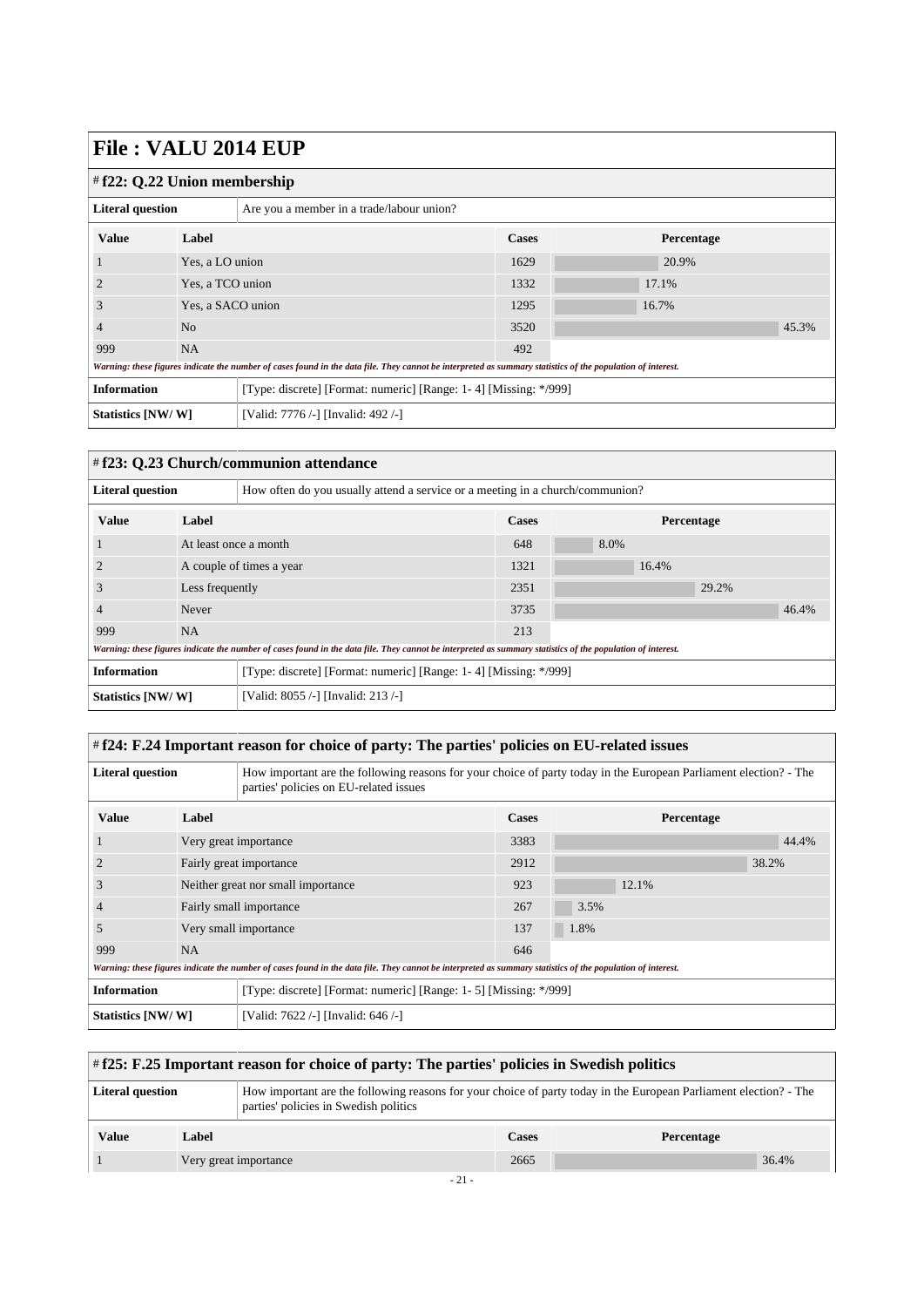| # f25: F.25 Important reason for choice of party: The parties' policies in Swedish politics |           |                                                                                                                                                             |              |            |       |  |
|---------------------------------------------------------------------------------------------|-----------|-------------------------------------------------------------------------------------------------------------------------------------------------------------|--------------|------------|-------|--|
| <b>Value</b>                                                                                | Label     |                                                                                                                                                             | <b>Cases</b> | Percentage |       |  |
|                                                                                             |           | Fairly great importance                                                                                                                                     | 2946         |            | 40.3% |  |
| J.                                                                                          |           | Neither great nor small importance                                                                                                                          | 1103         | 15.1%      |       |  |
|                                                                                             |           | Fairly small importance                                                                                                                                     |              | 5.4%       |       |  |
| 5                                                                                           |           | Very small importance                                                                                                                                       | 210          | 2.9%       |       |  |
| 999                                                                                         | <b>NA</b> |                                                                                                                                                             | 952          |            |       |  |
|                                                                                             |           | Warning: these figures indicate the number of cases found in the data file. They cannot be interpreted as summary statistics of the population of interest. |              |            |       |  |
| <b>Information</b>                                                                          |           | [Type: discrete] [Format: numeric] [Range: 1- 5] [Missing: */999]                                                                                           |              |            |       |  |
| Statistics [NW/W]                                                                           |           | [Valid: 7316 /-] [Invalid: 952 /-]                                                                                                                          |              |            |       |  |

#### <span id="page-21-0"></span># **f26: F.26 Important reason for choice of party: Old habit/loyalty to my party**

| <b>Literal question</b> |                                    | How important are the following reasons for your choice of party today in the European Parliament election? - Old<br>habit/loyalty to my party              |              |            |  |  |
|-------------------------|------------------------------------|-------------------------------------------------------------------------------------------------------------------------------------------------------------|--------------|------------|--|--|
| <b>Value</b>            | Label                              |                                                                                                                                                             | <b>Cases</b> | Percentage |  |  |
|                         | Very great importance              |                                                                                                                                                             | 752          | 10.6%      |  |  |
|                         | Fairly great importance            |                                                                                                                                                             | 1449         | 20.4%      |  |  |
| 3                       | Neither great nor small importance |                                                                                                                                                             | 1667         | 23.5%      |  |  |
| $\overline{4}$          |                                    | Fairly small importance                                                                                                                                     | 1109         | 15.6%      |  |  |
| .5                      |                                    | Very small importance                                                                                                                                       | 2116         | 29.8%      |  |  |
| 999                     | <b>NA</b>                          |                                                                                                                                                             | 1175         |            |  |  |
|                         |                                    | Warning: these figures indicate the number of cases found in the data file. They cannot be interpreted as summary statistics of the population of interest. |              |            |  |  |
| <b>Information</b>      |                                    | [Type: discrete] [Format: numeric] [Range: 1- 5] [Missing: */999]                                                                                           |              |            |  |  |
| Statistics [NW/W]       |                                    | [Valid: 7093 /-] [Invalid: 1175 /-]                                                                                                                         |              |            |  |  |

#### <span id="page-21-1"></span># **f27: F.27 Important reason for choice of party: The candidates on the ballots**

| <b>Literal question</b> |                         | How important are the following reasons for your choice of party today in the European Parliament election? - The<br>candidates on the ballots              |              |            |  |  |
|-------------------------|-------------------------|-------------------------------------------------------------------------------------------------------------------------------------------------------------|--------------|------------|--|--|
| <b>Value</b>            | Label                   |                                                                                                                                                             | <b>Cases</b> | Percentage |  |  |
|                         |                         | Very great importance                                                                                                                                       | 1370         | 19.1%      |  |  |
| $\overline{2}$          |                         | Fairly great importance                                                                                                                                     | 1825         | 25.5%      |  |  |
| 3                       |                         | Neither great nor small importance                                                                                                                          | 1513         | 21.1%      |  |  |
| 4                       | Fairly small importance |                                                                                                                                                             | 982          | 13.7%      |  |  |
| 5                       |                         | Very small importance                                                                                                                                       | 1465         | 20.5%      |  |  |
| 999                     | <b>NA</b>               |                                                                                                                                                             | 1113         |            |  |  |
|                         |                         | Warning: these figures indicate the number of cases found in the data file. They cannot be interpreted as summary statistics of the population of interest. |              |            |  |  |
| <b>Information</b>      |                         | [Type: discrete] [Format: numeric] [Range: 1- 5] [Missing: */999]                                                                                           |              |            |  |  |
| Statistics [NW/W]       |                         | [Valid: 7155 /-] [Invalid: 1113 /-]                                                                                                                         |              |            |  |  |

#### <span id="page-21-2"></span># **f28: Q.28 Important issue for choice of party: The environment**

| <b>Literal question</b> | And how important are the following issues for your choice of party today in the European Parliament election? - The |
|-------------------------|----------------------------------------------------------------------------------------------------------------------|
|                         | environment                                                                                                          |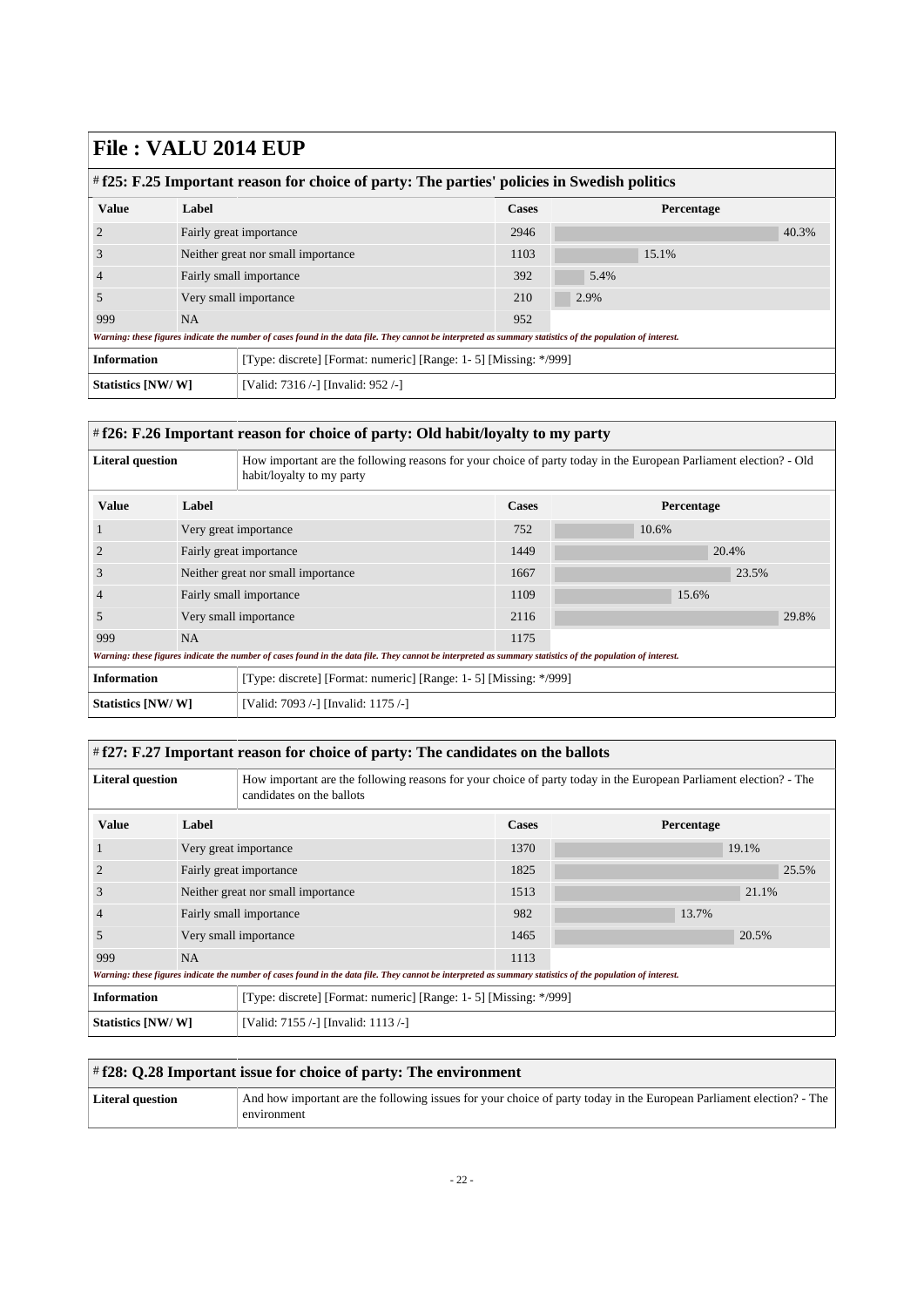| $\#$ f28: Q.28 Important issue for choice of party: The environment |                                    |                                                                                                                                                             |              |            |       |       |       |
|---------------------------------------------------------------------|------------------------------------|-------------------------------------------------------------------------------------------------------------------------------------------------------------|--------------|------------|-------|-------|-------|
| <b>Value</b>                                                        | Label                              |                                                                                                                                                             | <b>Cases</b> | Percentage |       |       |       |
|                                                                     | Very great importance              |                                                                                                                                                             | 4097         |            |       |       | 53.0% |
|                                                                     | Fairly great importance            |                                                                                                                                                             | 2527         |            |       | 32.7% |       |
| 3                                                                   | Neither great nor small importance |                                                                                                                                                             | 774          |            | 10.0% |       |       |
|                                                                     |                                    | Fairly small importance                                                                                                                                     | 200          | 2.6%       |       |       |       |
| 5                                                                   |                                    | Very small importance                                                                                                                                       | 131          | 1.7%       |       |       |       |
| 999                                                                 | <b>NA</b>                          |                                                                                                                                                             | 539          |            |       |       |       |
|                                                                     |                                    | Warning: these figures indicate the number of cases found in the data file. They cannot be interpreted as summary statistics of the population of interest. |              |            |       |       |       |
| <b>Information</b>                                                  |                                    | [Type: discrete] [Format: numeric] [Range: 1- 5] [Missing: */999]                                                                                           |              |            |       |       |       |
| Statistics [NW/W]                                                   |                                    | [Valid: 7729 /-] [Invalid: 539 /-]                                                                                                                          |              |            |       |       |       |

### <span id="page-22-0"></span># **f29: Q.29 Important issue for choice of party: The economy**

| <b>Literal question</b> |                                    | And how important are the following issues for your choice of party today in the European Parliament election? - The<br>economy                             |              |            |       |  |
|-------------------------|------------------------------------|-------------------------------------------------------------------------------------------------------------------------------------------------------------|--------------|------------|-------|--|
| <b>Value</b>            | Label                              |                                                                                                                                                             | <b>Cases</b> | Percentage |       |  |
|                         | Very great importance              |                                                                                                                                                             | 3280         |            | 43.0% |  |
|                         | Fairly great importance            |                                                                                                                                                             |              |            | 40.6% |  |
| 3                       | Neither great nor small importance |                                                                                                                                                             | 968          | 12.7%      |       |  |
| $\overline{4}$          |                                    | Fairly small importance                                                                                                                                     | 192          | 2.5%       |       |  |
| .5                      |                                    | Very small importance                                                                                                                                       | 90           | 1.2%       |       |  |
| 999                     | <b>NA</b>                          |                                                                                                                                                             | 647          |            |       |  |
|                         |                                    | Warning: these figures indicate the number of cases found in the data file. They cannot be interpreted as summary statistics of the population of interest. |              |            |       |  |
| <b>Information</b>      |                                    | [Type: discrete] [Format: numeric] [Range: 1-5] [Missing: */999]                                                                                            |              |            |       |  |
| Statistics [NW/W]       |                                    | [Valid: 7621 /-] [Invalid: 647 /-]                                                                                                                          |              |            |       |  |

<span id="page-22-1"></span>

| # f30: Q.30 Important issue for choice of party: Employment                             |                                    |                                                                                                                                                             |              |            |       |  |  |  |
|-----------------------------------------------------------------------------------------|------------------------------------|-------------------------------------------------------------------------------------------------------------------------------------------------------------|--------------|------------|-------|--|--|--|
| <b>Literal question</b>                                                                 |                                    | And how important are the following issues for your choice of party today in the European Parliament election?<br>Employment                                |              |            |       |  |  |  |
| <b>Value</b>                                                                            | Label                              |                                                                                                                                                             | <b>Cases</b> | Percentage |       |  |  |  |
|                                                                                         |                                    | Very great importance                                                                                                                                       | 3434         |            | 45.7% |  |  |  |
|                                                                                         | Fairly great importance            |                                                                                                                                                             | 2636         |            | 35.1% |  |  |  |
| 3                                                                                       | Neither great nor small importance |                                                                                                                                                             | 1106         | 14.7%      |       |  |  |  |
|                                                                                         |                                    | Fairly small importance                                                                                                                                     | 212          | 2.8%       |       |  |  |  |
| 5                                                                                       |                                    | Very small importance                                                                                                                                       | 119          | 1.6%       |       |  |  |  |
| 999                                                                                     | <b>NA</b>                          |                                                                                                                                                             | 761          |            |       |  |  |  |
|                                                                                         |                                    | Warning: these figures indicate the number of cases found in the data file. They cannot be interpreted as summary statistics of the population of interest. |              |            |       |  |  |  |
| <b>Information</b><br>[Type: discrete] [Format: numeric] [Range: 1- 5] [Missing: */999] |                                    |                                                                                                                                                             |              |            |       |  |  |  |
| Statistics [NW/W]                                                                       |                                    | [Valid: 7507 /-] [Invalid: 761 /-]                                                                                                                          |              |            |       |  |  |  |

<span id="page-22-2"></span>

| $\#$ f31: Q.31 Important issue for choice of party: The issue on agricultural subsidies in the EU |                                                                                                                                                                   |  |  |  |
|---------------------------------------------------------------------------------------------------|-------------------------------------------------------------------------------------------------------------------------------------------------------------------|--|--|--|
| Literal question                                                                                  | And how important are the following issues for your choice of party today in the European Parliament election? - The<br>issue on agricultural subsidies in the EU |  |  |  |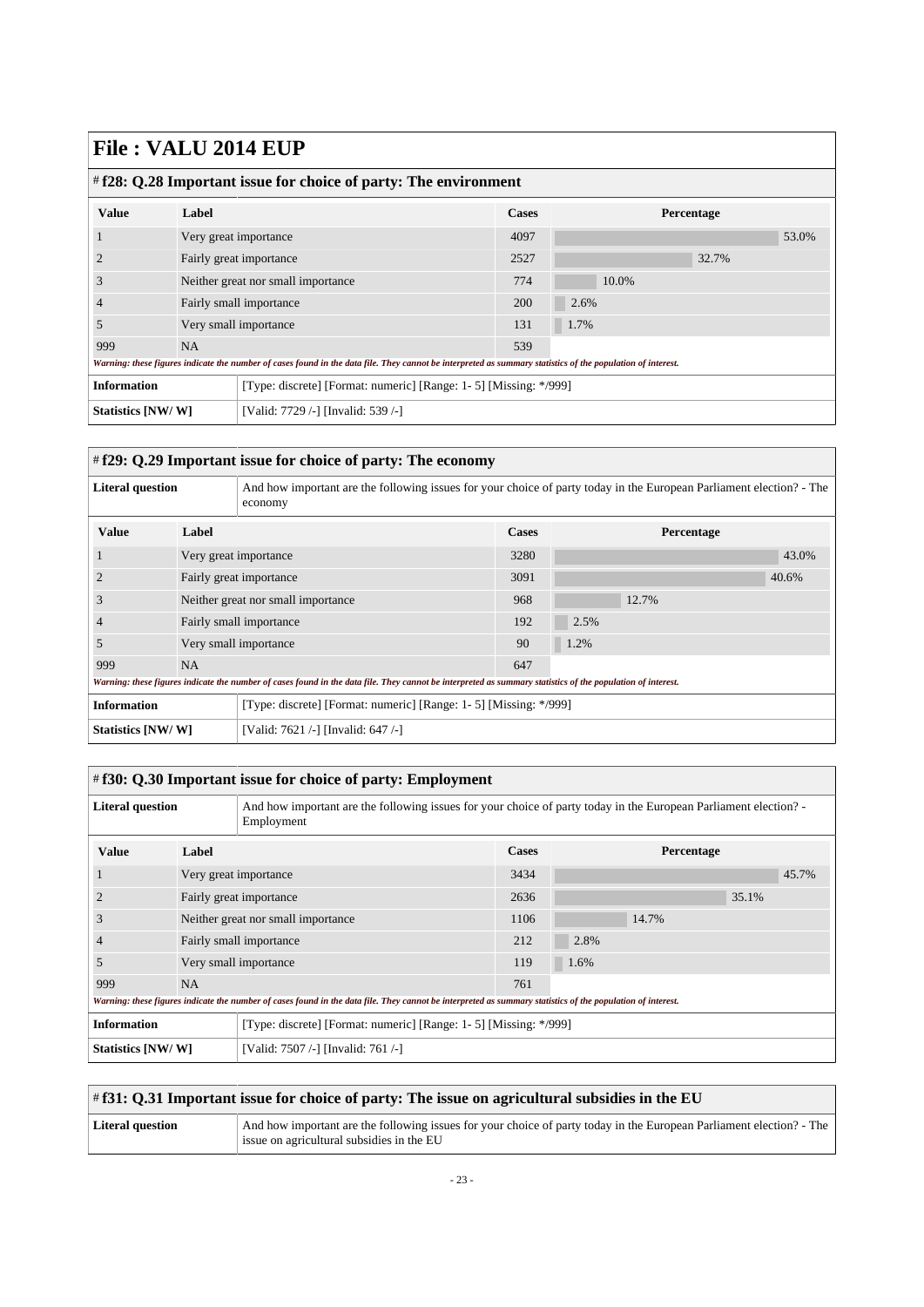| # f31: Q.31 Important issue for choice of party: The issue on agricultural subsidies in the EU |                                    |                                                                                                                                                             |              |            |       |  |
|------------------------------------------------------------------------------------------------|------------------------------------|-------------------------------------------------------------------------------------------------------------------------------------------------------------|--------------|------------|-------|--|
| <b>Value</b>                                                                                   | Label                              |                                                                                                                                                             | <b>Cases</b> | Percentage |       |  |
|                                                                                                |                                    | Very great importance                                                                                                                                       | 1524         | 20.6%      |       |  |
|                                                                                                | Fairly great importance            |                                                                                                                                                             | 2138         |            | 28.9% |  |
| 3                                                                                              | Neither great nor small importance |                                                                                                                                                             | 2396         |            | 32.4% |  |
|                                                                                                |                                    | Fairly small importance                                                                                                                                     | 860          | 11.6%      |       |  |
| 5                                                                                              |                                    | Very small importance                                                                                                                                       | 482          | 6.5%       |       |  |
| 999                                                                                            | <b>NA</b>                          |                                                                                                                                                             | 868          |            |       |  |
|                                                                                                |                                    | Warning: these figures indicate the number of cases found in the data file. They cannot be interpreted as summary statistics of the population of interest. |              |            |       |  |
| <b>Information</b>                                                                             |                                    | [Type: discrete] [Format: numeric] [Range: 1- 5] [Missing: */999]                                                                                           |              |            |       |  |
| Statistics [NW/W]                                                                              |                                    | [Valid: 7400 /-] [Invalid: 868 /-]                                                                                                                          |              |            |       |  |

### <span id="page-23-0"></span># **f32: Q.32 Important issue for choice of party: The peace in Europe**

| <b>Literal question</b> |                                    | And how important are the following issues for your choice of party today in the European Parliament election? - The<br>peace in Europe                     |              |            |       |  |
|-------------------------|------------------------------------|-------------------------------------------------------------------------------------------------------------------------------------------------------------|--------------|------------|-------|--|
| <b>Value</b>            | Label                              |                                                                                                                                                             | <b>Cases</b> | Percentage |       |  |
|                         | Very great importance              |                                                                                                                                                             | 4451         |            | 59.0% |  |
|                         | Fairly great importance            |                                                                                                                                                             | 1744         | 23.1%      |       |  |
| 3                       | Neither great nor small importance |                                                                                                                                                             | 953          | 12.6%      |       |  |
| $\overline{4}$          |                                    | Fairly small importance                                                                                                                                     | 235          | 3.1%       |       |  |
| .5                      |                                    | Very small importance                                                                                                                                       | 157          | 2.1%       |       |  |
| 999                     | NA.                                |                                                                                                                                                             | 728          |            |       |  |
|                         |                                    | Warning: these figures indicate the number of cases found in the data file. They cannot be interpreted as summary statistics of the population of interest. |              |            |       |  |
| <b>Information</b>      |                                    | [Type: discrete] [Format: numeric] [Range: 1-5] [Missing: */999]                                                                                            |              |            |       |  |
| Statistics [NW/W]       |                                    | [Valid: 7540 /-] [Invalid: 728 /-]                                                                                                                          |              |            |       |  |

<span id="page-23-1"></span>

| # f33: Q.33 Important issue for choice of party: The national independence              |                                    |                                                                                                                                                             |              |  |                   |       |       |       |
|-----------------------------------------------------------------------------------------|------------------------------------|-------------------------------------------------------------------------------------------------------------------------------------------------------------|--------------|--|-------------------|-------|-------|-------|
| <b>Literal question</b>                                                                 |                                    | And how important are the following issues for your choice of party today in the European Parliament election? - The<br>national independence               |              |  |                   |       |       |       |
| <b>Value</b>                                                                            | Label                              |                                                                                                                                                             | <b>Cases</b> |  | <b>Percentage</b> |       |       |       |
|                                                                                         |                                    | Very great importance                                                                                                                                       | 2790         |  |                   |       |       | 37.6% |
|                                                                                         | Fairly great importance            |                                                                                                                                                             | 2151         |  |                   |       | 29.0% |       |
| 3                                                                                       | Neither great nor small importance |                                                                                                                                                             | 1712         |  |                   | 23.1% |       |       |
|                                                                                         |                                    | Fairly small importance                                                                                                                                     | 462          |  | 6.2%              |       |       |       |
| 5                                                                                       |                                    | Very small importance                                                                                                                                       | 309          |  | 4.2%              |       |       |       |
| 999                                                                                     | <b>NA</b>                          |                                                                                                                                                             | 844          |  |                   |       |       |       |
|                                                                                         |                                    | Warning: these figures indicate the number of cases found in the data file. They cannot be interpreted as summary statistics of the population of interest. |              |  |                   |       |       |       |
| <b>Information</b><br>[Type: discrete] [Format: numeric] [Range: 1- 5] [Missing: */999] |                                    |                                                                                                                                                             |              |  |                   |       |       |       |
| Statistics [NW/W]<br>[Valid: 7424 /-] [Invalid: 844 /-]                                 |                                    |                                                                                                                                                             |              |  |                   |       |       |       |

<span id="page-23-2"></span>

| # f34: Q.34 Important issue for choice of party: If Sweden should introduce the euro as currency |                                                                                                                                                                     |  |
|--------------------------------------------------------------------------------------------------|---------------------------------------------------------------------------------------------------------------------------------------------------------------------|--|
| Literal question                                                                                 | And how important are the following issues for your choice of party today in the European Parliament election? - If<br>Sweden should introduce the euro as currency |  |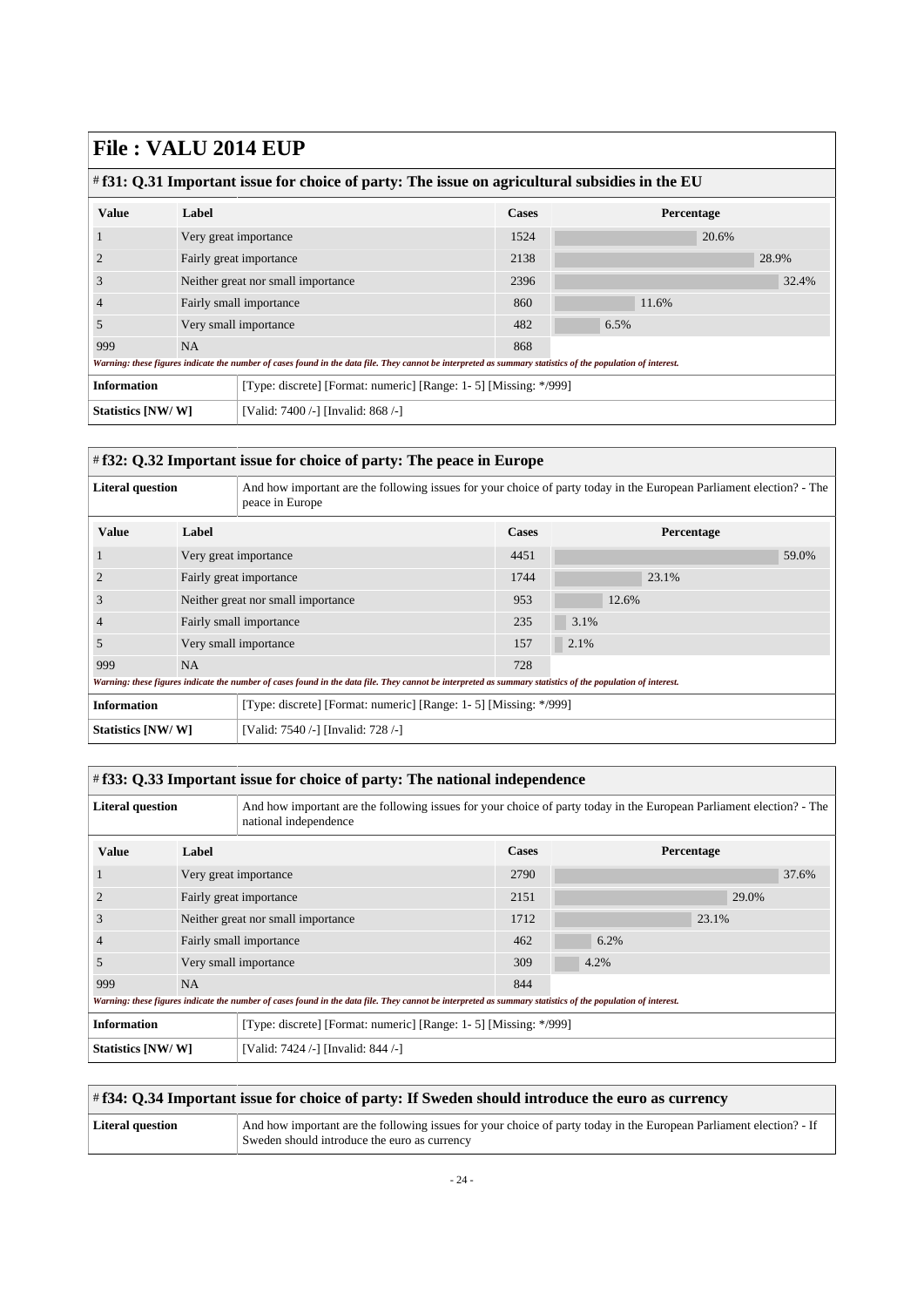| $\#$ f34: Q.34 Important issue for choice of party: If Sweden should introduce the euro as currency                                                         |                                    |                                                                   |              |  |            |       |       |
|-------------------------------------------------------------------------------------------------------------------------------------------------------------|------------------------------------|-------------------------------------------------------------------|--------------|--|------------|-------|-------|
| <b>Value</b>                                                                                                                                                | Label                              |                                                                   | <b>Cases</b> |  | Percentage |       |       |
|                                                                                                                                                             | Very great importance              |                                                                   | 2055         |  |            |       | 27.7% |
|                                                                                                                                                             |                                    | Fairly great importance                                           | 1577         |  |            | 21.2% |       |
| 3                                                                                                                                                           | Neither great nor small importance |                                                                   | 2056         |  |            |       | 27.7% |
|                                                                                                                                                             | Fairly small importance            |                                                                   | 777          |  | 10.5%      |       |       |
| 5                                                                                                                                                           |                                    | Very small importance                                             | 967          |  | 13.0%      |       |       |
| 999                                                                                                                                                         | <b>NA</b>                          |                                                                   | 836          |  |            |       |       |
| Warning: these figures indicate the number of cases found in the data file. They cannot be interpreted as summary statistics of the population of interest. |                                    |                                                                   |              |  |            |       |       |
| <b>Information</b>                                                                                                                                          |                                    | [Type: discrete] [Format: numeric] [Range: 1- 5] [Missing: */999] |              |  |            |       |       |
| Statistics [NW/W]                                                                                                                                           |                                    | [Valid: 7432 /-] [Invalid: 836 /-]                                |              |  |            |       |       |

### <span id="page-24-0"></span># **f35: Q.35 Important issue for choice of party: Refugees/immigration**

| <b>Literal question</b><br>And how important are the following issues for your choice of party today in the European Parliament election?<br>Refugees/immigration |                                    |                                                                   |              |            |
|-------------------------------------------------------------------------------------------------------------------------------------------------------------------|------------------------------------|-------------------------------------------------------------------|--------------|------------|
| <b>Value</b>                                                                                                                                                      | Label                              |                                                                   | <b>Cases</b> | Percentage |
|                                                                                                                                                                   | Very great importance              |                                                                   | 2806         | 37.6%      |
|                                                                                                                                                                   |                                    | Fairly great importance                                           | 2346         | 31.4%      |
| 3                                                                                                                                                                 | Neither great nor small importance |                                                                   | 1601         | 21.4%      |
|                                                                                                                                                                   |                                    | Fairly small importance                                           | 398          | 5.3%       |
| 5                                                                                                                                                                 |                                    | Very small importance                                             | 318          | 4.3%       |
| 999                                                                                                                                                               | <b>NA</b>                          |                                                                   | 799          |            |
| Warning: these figures indicate the number of cases found in the data file. They cannot be interpreted as summary statistics of the population of interest.       |                                    |                                                                   |              |            |
| <b>Information</b>                                                                                                                                                |                                    | [Type: discrete] [Format: numeric] [Range: 1- 5] [Missing: */999] |              |            |
| Statistics [NW/W]<br>[Valid: 7469 /-] [Invalid: 799 /-]                                                                                                           |                                    |                                                                   |              |            |

<span id="page-24-1"></span>

| #f36: Q.36 Important issue for choice of party: Conditions for businesses/companies                                                                                              |                                                                                                                                                             |                                                                   |              |            |       |
|----------------------------------------------------------------------------------------------------------------------------------------------------------------------------------|-------------------------------------------------------------------------------------------------------------------------------------------------------------|-------------------------------------------------------------------|--------------|------------|-------|
| <b>Literal question</b><br>And how important are the following issues for your choice of party today in the European Parliament election?<br>Conditions for businesses/companies |                                                                                                                                                             |                                                                   |              |            |       |
| <b>Value</b>                                                                                                                                                                     | Label                                                                                                                                                       |                                                                   | <b>Cases</b> | Percentage |       |
|                                                                                                                                                                                  | Very great importance                                                                                                                                       |                                                                   | 1745         |            | 23.8% |
|                                                                                                                                                                                  | Fairly great importance                                                                                                                                     |                                                                   | 2425         |            | 33.1% |
|                                                                                                                                                                                  | Neither great nor small importance                                                                                                                          |                                                                   | 2250         |            | 30.7% |
|                                                                                                                                                                                  |                                                                                                                                                             | Fairly small importance                                           | 595          | 8.1%       |       |
| 5                                                                                                                                                                                |                                                                                                                                                             | Very small importance                                             | 322          | 4.4%       |       |
| 999                                                                                                                                                                              | <b>NA</b>                                                                                                                                                   |                                                                   | 931          |            |       |
|                                                                                                                                                                                  | Warning: these figures indicate the number of cases found in the data file. They cannot be interpreted as summary statistics of the population of interest. |                                                                   |              |            |       |
| <b>Information</b>                                                                                                                                                               |                                                                                                                                                             | [Type: discrete] [Format: numeric] [Range: 1- 5] [Missing: */999] |              |            |       |
| Statistics [NW/W]                                                                                                                                                                |                                                                                                                                                             | [Valid: 7337 /-] [Invalid: 931 /-]                                |              |            |       |

<span id="page-24-2"></span>

| $\#$ f37: Q.37 Important issue for choice of party: Equality of opportunity between women and men |                                                                                                                                                                 |  |
|---------------------------------------------------------------------------------------------------|-----------------------------------------------------------------------------------------------------------------------------------------------------------------|--|
| Literal question                                                                                  | And how important are the following issues for your choice of party today in the European Parliament election?<br>Equality of opportunity between women and men |  |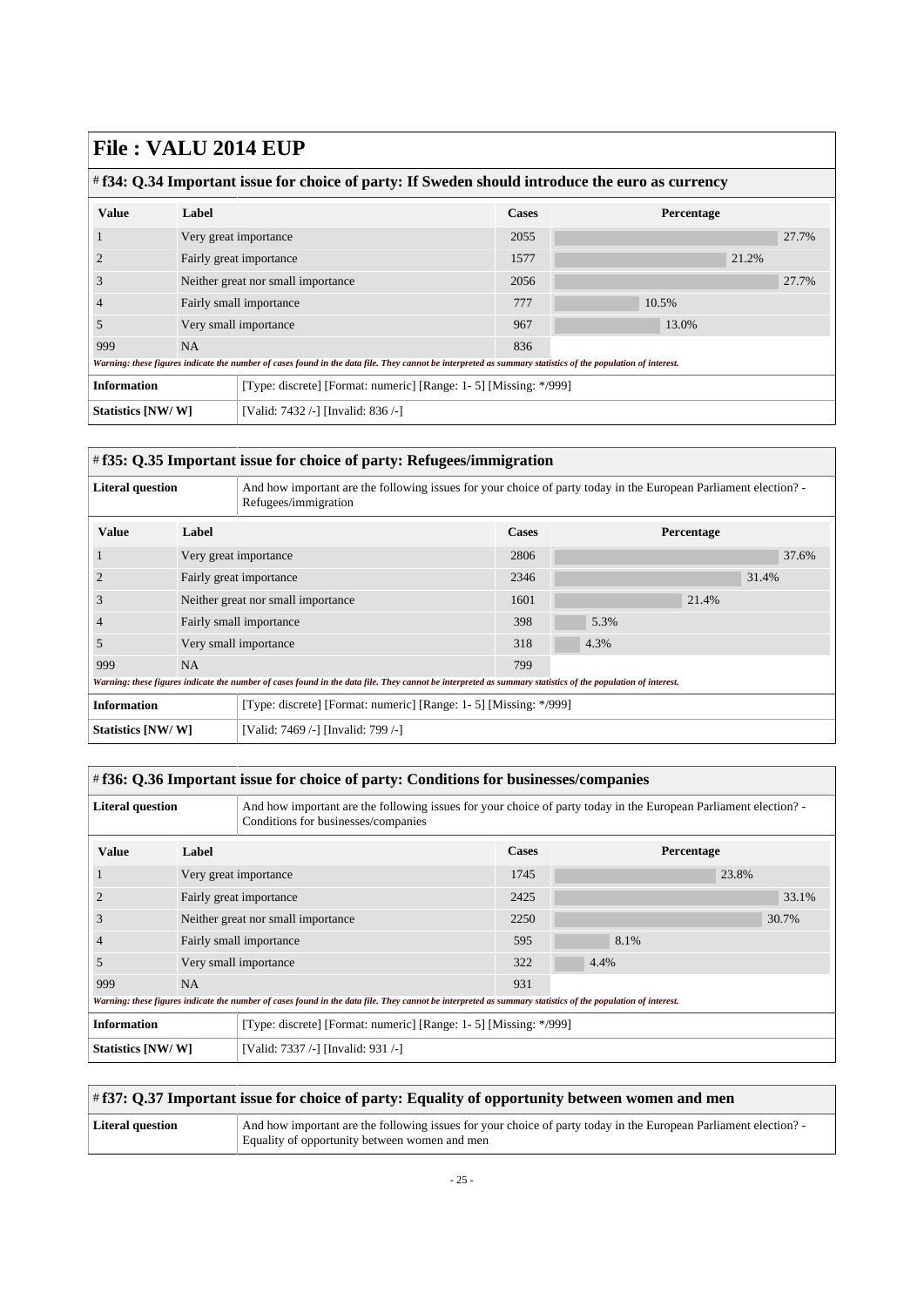| $#f37: Q.37$ Important issue for choice of party: Equality of opportunity between women and men                                                             |                                    |                         |              |       |            |
|-------------------------------------------------------------------------------------------------------------------------------------------------------------|------------------------------------|-------------------------|--------------|-------|------------|
| <b>Value</b>                                                                                                                                                | Label                              |                         | <b>Cases</b> |       | Percentage |
|                                                                                                                                                             | Very great importance              |                         | 3572         |       | 47.4%      |
| $\overline{2}$                                                                                                                                              |                                    | Fairly great importance | 2166         |       | 28.7%      |
| 3                                                                                                                                                           | Neither great nor small importance |                         | 1302         | 17.3% |            |
| $\overline{4}$                                                                                                                                              | Fairly small importance            |                         | 293          | 3.9%  |            |
| 5                                                                                                                                                           |                                    | Very small importance   | 204          | 2.7%  |            |
| 999                                                                                                                                                         | <b>NA</b>                          |                         | 731          |       |            |
| Warning: these figures indicate the number of cases found in the data file. They cannot be interpreted as summary statistics of the population of interest. |                                    |                         |              |       |            |
| <b>Information</b><br>[Type: discrete] [Format: numeric] [Range: 1- 5] [Missing: */999]                                                                     |                                    |                         |              |       |            |
| Statistics [NW/W]<br>[Valid: 7537 /-] [Invalid: 731 /-]                                                                                                     |                                    |                         |              |       |            |

#### <span id="page-25-0"></span># **f38: Q.38 Important issue for choice of party: Defence issues in the EU**

| <b>Literal question</b><br>And how important are the following issues for your choice of party today in the European Parliament election?<br>Defence issues in the EU |                                    |                                                                   |              |            |  |
|-----------------------------------------------------------------------------------------------------------------------------------------------------------------------|------------------------------------|-------------------------------------------------------------------|--------------|------------|--|
| <b>Value</b>                                                                                                                                                          | Label                              |                                                                   | <b>Cases</b> | Percentage |  |
|                                                                                                                                                                       | Very great importance              |                                                                   | 1852         | 25.0%      |  |
|                                                                                                                                                                       | Fairly great importance            |                                                                   | 2336         | 31.5%      |  |
| 3                                                                                                                                                                     | Neither great nor small importance |                                                                   | 2246         | 30.3%      |  |
| 4                                                                                                                                                                     | Fairly small importance            |                                                                   | 627          | 8.4%       |  |
| 5                                                                                                                                                                     |                                    | Very small importance                                             | 361          | 4.9%       |  |
| 999                                                                                                                                                                   | <b>NA</b>                          |                                                                   | 846          |            |  |
| Warning: these figures indicate the number of cases found in the data file. They cannot be interpreted as summary statistics of the population of interest.           |                                    |                                                                   |              |            |  |
| <b>Information</b>                                                                                                                                                    |                                    | [Type: discrete] [Format: numeric] [Range: 1- 5] [Missing: */999] |              |            |  |
| Statistics [NW/W]                                                                                                                                                     |                                    | [Valid: 7422 /-] [Invalid: 846 /-]                                |              |            |  |

#### <span id="page-25-1"></span># **f39: Q.39 Important issue for choice of party: Democracy in the EU Literal question** And how important are the following issues for your choice of party today in the European Parliament election? Democracy in the EU **Value Label Cases Percentage** 1 Very great importance 3865 3865 51.3% 2 Fairly great importance 2428 2428 32.3% 3 Neither great nor small importance 969 12.9% 4 Fairly small importance 152 2.0% 5 Very small importance 114 1.5% 999 NA 740 *Warning: these figures indicate the number of cases found in the data file. They cannot be interpreted as summary statistics of the population of interest.* **Information** [Type: discrete] [Format: numeric] [Range: 1-5] [Missing: \*/999] **Statistics [NW/ W]** [Valid: 7528 /-] [Invalid: 740 /-]

<span id="page-25-2"></span>

| $\#f40$ : O.40 Important issue for choice of party: The social welfare |                                                                                                                                        |  |
|------------------------------------------------------------------------|----------------------------------------------------------------------------------------------------------------------------------------|--|
| Literal question                                                       | And how important are the following issues for your choice of party today in the European Parliament election? - The<br>social welfare |  |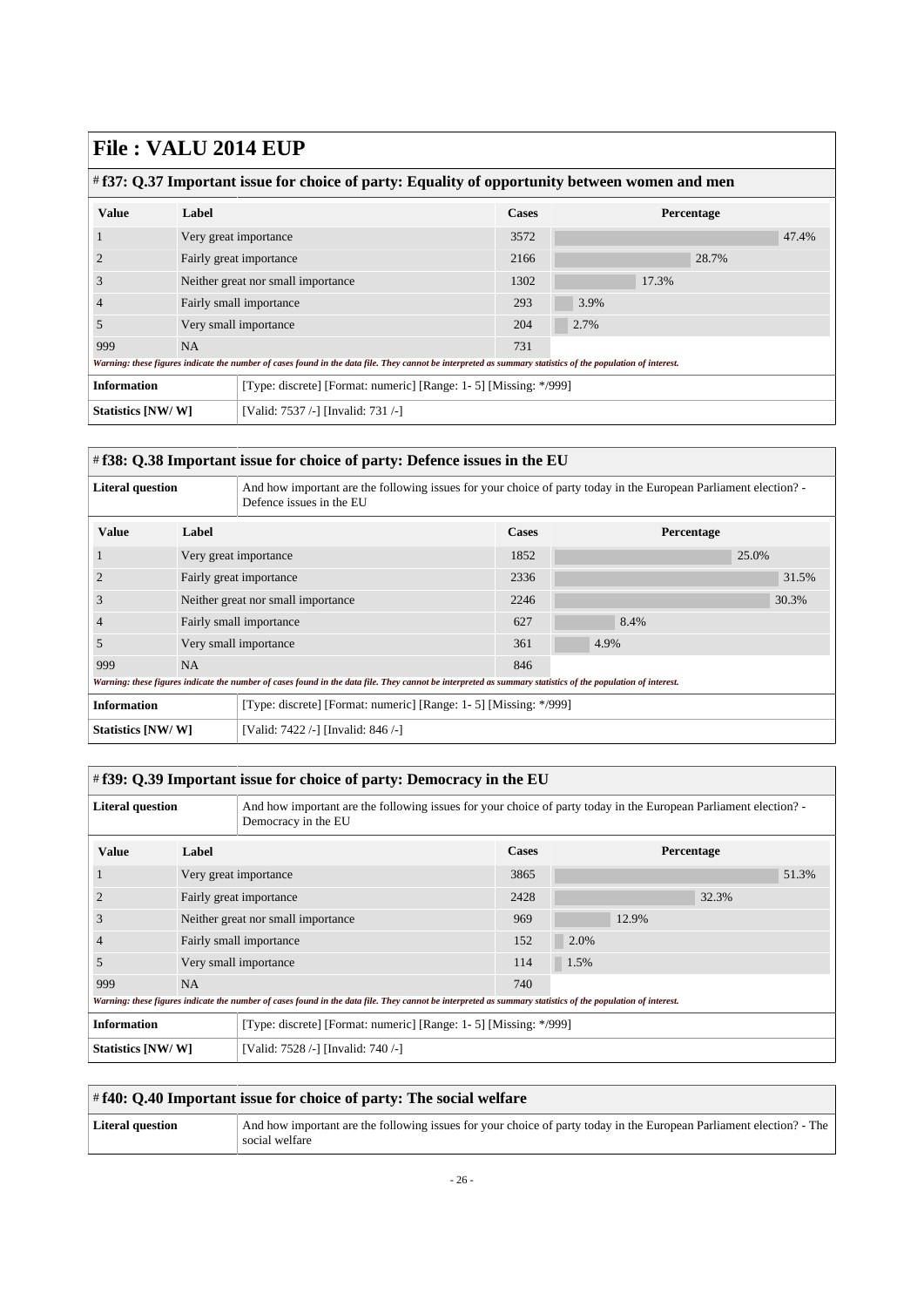| $\#$ f40: Q.40 Important issue for choice of party: The social welfare                                                                                      |                                    |                                                                   |              |      |            |       |       |
|-------------------------------------------------------------------------------------------------------------------------------------------------------------|------------------------------------|-------------------------------------------------------------------|--------------|------|------------|-------|-------|
| <b>Value</b>                                                                                                                                                | Label                              |                                                                   | <b>Cases</b> |      | Percentage |       |       |
|                                                                                                                                                             | Very great importance              |                                                                   | 3610         |      |            |       | 48.1% |
|                                                                                                                                                             | Fairly great importance            |                                                                   | 2468         |      |            | 32.9% |       |
| 3                                                                                                                                                           | Neither great nor small importance |                                                                   | 1122         |      | 14.9%      |       |       |
|                                                                                                                                                             |                                    | Fairly small importance                                           | 197          | 2.6% |            |       |       |
| 5                                                                                                                                                           | Very small importance              |                                                                   | 110          | 1.5% |            |       |       |
| 999                                                                                                                                                         | <b>NA</b>                          |                                                                   | 761          |      |            |       |       |
| Warning: these figures indicate the number of cases found in the data file. They cannot be interpreted as summary statistics of the population of interest. |                                    |                                                                   |              |      |            |       |       |
| <b>Information</b>                                                                                                                                          |                                    | [Type: discrete] [Format: numeric] [Range: 1- 5] [Missing: */999] |              |      |            |       |       |
| Statistics [NW/W]                                                                                                                                           |                                    | [Valid: 7507 /-] [Invalid: 761 /-]                                |              |      |            |       |       |

### <span id="page-26-0"></span># **f41: Q.41 Important issue for choice of party: Drug policy**

| <b>Literal question</b><br>And how important are the following issues for your choice of party today in the European Parliament election?<br>Drug policy (alcohol, narcotics, etc.) |                                                                                                                                                             |                                                                   |              |            |       |
|-------------------------------------------------------------------------------------------------------------------------------------------------------------------------------------|-------------------------------------------------------------------------------------------------------------------------------------------------------------|-------------------------------------------------------------------|--------------|------------|-------|
| <b>Value</b>                                                                                                                                                                        | Label                                                                                                                                                       |                                                                   | <b>Cases</b> | Percentage |       |
|                                                                                                                                                                                     | Very great importance                                                                                                                                       |                                                                   | 2186         |            | 29.3% |
| 2                                                                                                                                                                                   | Fairly great importance                                                                                                                                     |                                                                   | 2079         |            | 27.8% |
| 3                                                                                                                                                                                   | Neither great nor small importance                                                                                                                          |                                                                   | 2098         |            | 28.1% |
| 4                                                                                                                                                                                   |                                                                                                                                                             | Fairly small importance                                           | 695          | 9.3%       |       |
| 5                                                                                                                                                                                   |                                                                                                                                                             | Very small importance                                             | 414          | 5.5%       |       |
| 999                                                                                                                                                                                 | <b>NA</b>                                                                                                                                                   |                                                                   | 796          |            |       |
|                                                                                                                                                                                     | Warning: these figures indicate the number of cases found in the data file. They cannot be interpreted as summary statistics of the population of interest. |                                                                   |              |            |       |
| <b>Information</b>                                                                                                                                                                  |                                                                                                                                                             | [Type: discrete] [Format: numeric] [Range: 1- 5] [Missing: */999] |              |            |       |
| Statistics [NW/W]<br>[Valid: 7472 /-] [Invalid: 796 /-]                                                                                                                             |                                                                                                                                                             |                                                                   |              |            |       |

<span id="page-26-1"></span>

| # f42: Q.42 Important issue for choice of party: Fight against crime                                                                                             |                                    |                                    |              |      |            |       |
|------------------------------------------------------------------------------------------------------------------------------------------------------------------|------------------------------------|------------------------------------|--------------|------|------------|-------|
| <b>Literal question</b><br>And how important are the following issues for your choice of party today in the European Parliament election?<br>Fight against crime |                                    |                                    |              |      |            |       |
| <b>Value</b>                                                                                                                                                     | Label                              |                                    | <b>Cases</b> |      | Percentage |       |
|                                                                                                                                                                  |                                    | Very great importance              | 2852         |      |            | 38.1% |
|                                                                                                                                                                  | Fairly great importance            |                                    | 2259         |      | 30.1%      |       |
| 3                                                                                                                                                                | Neither great nor small importance |                                    | 1660         |      | 22.2%      |       |
|                                                                                                                                                                  |                                    | Fairly small importance            | 491          | 6.6% |            |       |
| 5                                                                                                                                                                |                                    | Very small importance              | 232          | 3.1% |            |       |
| 999                                                                                                                                                              | <b>NA</b>                          |                                    | 774          |      |            |       |
| Warning: these figures indicate the number of cases found in the data file. They cannot be interpreted as summary statistics of the population of interest.      |                                    |                                    |              |      |            |       |
| <b>Information</b><br>[Type: discrete] [Format: numeric] [Range: 1- 5] [Missing: */999]                                                                          |                                    |                                    |              |      |            |       |
| Statistics [NW/W]                                                                                                                                                |                                    | [Valid: 7494 /-] [Invalid: 774 /-] |              |      |            |       |

<span id="page-26-2"></span>

| $\#$ f43: Q.43 Important issue for choice of party: Energy and nuclear power |                                                                                                                                            |  |
|------------------------------------------------------------------------------|--------------------------------------------------------------------------------------------------------------------------------------------|--|
| Literal question                                                             | And how important are the following issues for your choice of party today in the European Parliament election?<br>Energy and nuclear power |  |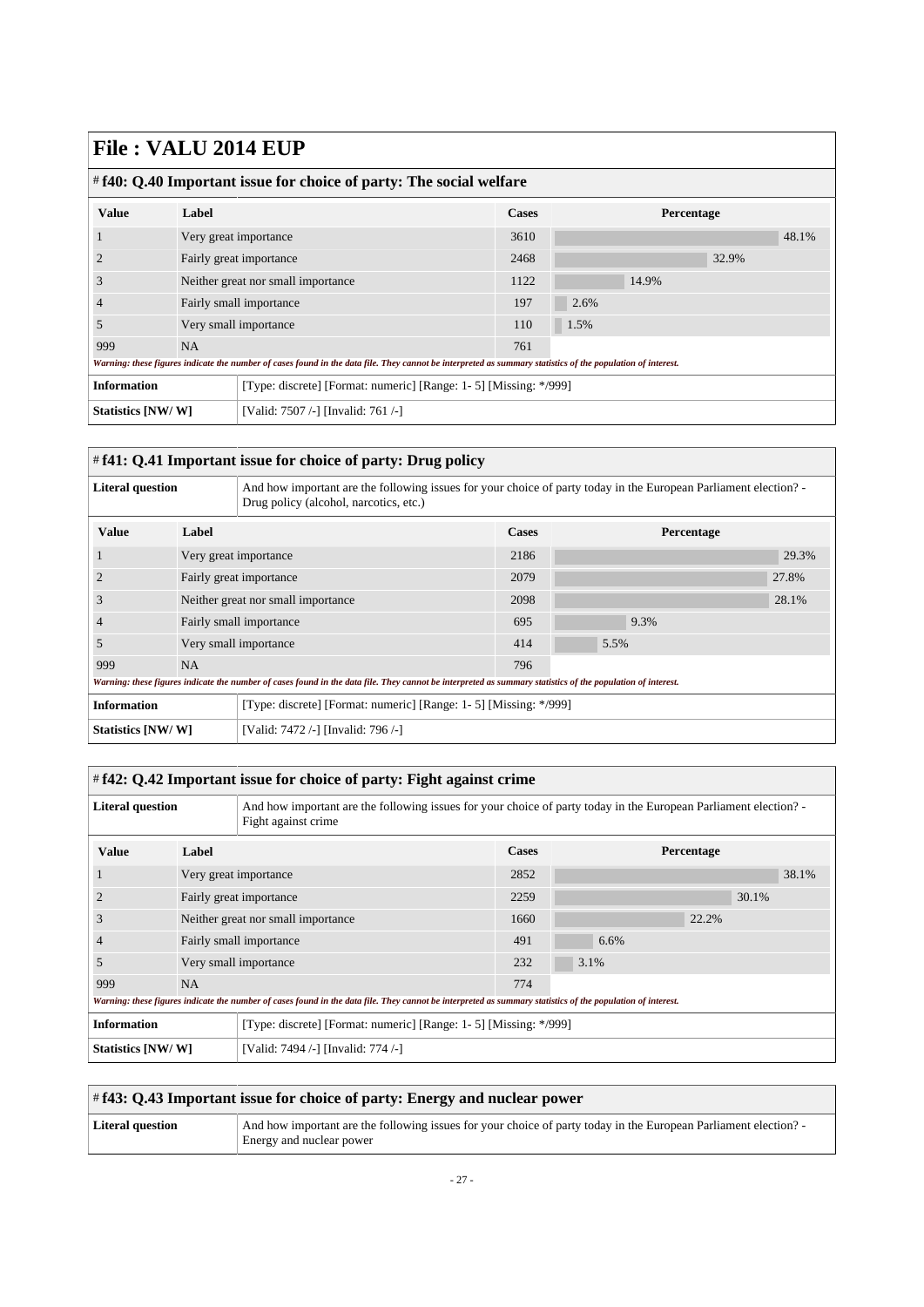| $\#$ f43: Q.43 Important issue for choice of party: Energy and nuclear power                                                                                |                                    |                                                                   |      |            |       |  |
|-------------------------------------------------------------------------------------------------------------------------------------------------------------|------------------------------------|-------------------------------------------------------------------|------|------------|-------|--|
| <b>Value</b>                                                                                                                                                | Label                              |                                                                   |      | Percentage |       |  |
|                                                                                                                                                             | Very great importance              |                                                                   | 2942 |            | 39.3% |  |
|                                                                                                                                                             | Fairly great importance            |                                                                   | 2608 |            | 34.8% |  |
| 3                                                                                                                                                           | Neither great nor small importance |                                                                   | 1468 | 19.6%      |       |  |
|                                                                                                                                                             | Fairly small importance            |                                                                   | 315  | 4.2%       |       |  |
| 5                                                                                                                                                           | Very small importance              |                                                                   | 152  | 2.0%       |       |  |
| 999                                                                                                                                                         | <b>NA</b>                          |                                                                   | 783  |            |       |  |
| Warning: these figures indicate the number of cases found in the data file. They cannot be interpreted as summary statistics of the population of interest. |                                    |                                                                   |      |            |       |  |
| <b>Information</b>                                                                                                                                          |                                    | [Type: discrete] [Format: numeric] [Range: 1- 5] [Missing: */999] |      |            |       |  |
| Statistics [NW/W]                                                                                                                                           |                                    | [Valid: 7485 /-] [Invalid: 783 /-]                                |      |            |       |  |

### <span id="page-27-0"></span># **f44: Q.44 Important issue for choice of party: The EU foreign policy**

| <b>Literal question</b>                                                                                                                                     |                                    | And how important are the following issues for your choice of party today in the European Parliament election? - The<br>EU foreign policy |              |            |       |  |  |
|-------------------------------------------------------------------------------------------------------------------------------------------------------------|------------------------------------|-------------------------------------------------------------------------------------------------------------------------------------------|--------------|------------|-------|--|--|
| <b>Value</b>                                                                                                                                                | Label                              |                                                                                                                                           | <b>Cases</b> | Percentage |       |  |  |
|                                                                                                                                                             | Very great importance              |                                                                                                                                           | 2031         |            | 27.4% |  |  |
|                                                                                                                                                             | Fairly great importance            |                                                                                                                                           | 2686         |            | 36.2% |  |  |
| 3                                                                                                                                                           | Neither great nor small importance |                                                                                                                                           | 2053         |            | 27.7% |  |  |
|                                                                                                                                                             | Fairly small importance            |                                                                                                                                           | 435          | 5.9%       |       |  |  |
| 5                                                                                                                                                           | Very small importance              |                                                                                                                                           | 217          | 2.9%       |       |  |  |
| 999                                                                                                                                                         | <b>NA</b>                          |                                                                                                                                           | 846          |            |       |  |  |
| Warning: these figures indicate the number of cases found in the data file. They cannot be interpreted as summary statistics of the population of interest. |                                    |                                                                                                                                           |              |            |       |  |  |
| <b>Information</b>                                                                                                                                          |                                    | [Type: discrete] [Format: numeric] [Range: 1- 5] [Missing: */999]                                                                         |              |            |       |  |  |
| Statistics [NW/W]                                                                                                                                           |                                    | [Valid: 7422 /-] [Invalid: 846 /-]                                                                                                        |              |            |       |  |  |

<span id="page-27-1"></span>

| # f45: Q.45 Important issue for choice of party: The quality of food                                                                                        |                                    |                                                                                                                                         |       |            |       |       |  |  |
|-------------------------------------------------------------------------------------------------------------------------------------------------------------|------------------------------------|-----------------------------------------------------------------------------------------------------------------------------------------|-------|------------|-------|-------|--|--|
| <b>Literal question</b>                                                                                                                                     |                                    | And how important are the following issues for your choice of party today in the European Parliament election? - The<br>quality of food |       |            |       |       |  |  |
| <b>Value</b>                                                                                                                                                | Label                              |                                                                                                                                         | Cases | Percentage |       |       |  |  |
|                                                                                                                                                             | Very great importance              |                                                                                                                                         | 3415  |            |       | 45.5% |  |  |
|                                                                                                                                                             | Fairly great importance            |                                                                                                                                         | 2201  |            | 29.4% |       |  |  |
| 3                                                                                                                                                           | Neither great nor small importance |                                                                                                                                         | 1336  | 17.8%      |       |       |  |  |
|                                                                                                                                                             | Fairly small importance            |                                                                                                                                         | 338   | 4.5%       |       |       |  |  |
| 5                                                                                                                                                           | Very small importance              |                                                                                                                                         | 209   | 2.8%       |       |       |  |  |
| 999                                                                                                                                                         | <b>NA</b>                          |                                                                                                                                         | 769   |            |       |       |  |  |
| Warning: these figures indicate the number of cases found in the data file. They cannot be interpreted as summary statistics of the population of interest. |                                    |                                                                                                                                         |       |            |       |       |  |  |
| <b>Information</b>                                                                                                                                          |                                    | [Type: discrete] [Format: numeric] [Range: 1- 5] [Missing: */999]                                                                       |       |            |       |       |  |  |
| Statistics [NW/W]                                                                                                                                           |                                    | [Valid: 7499 /-] [Invalid: 769 /-]                                                                                                      |       |            |       |       |  |  |